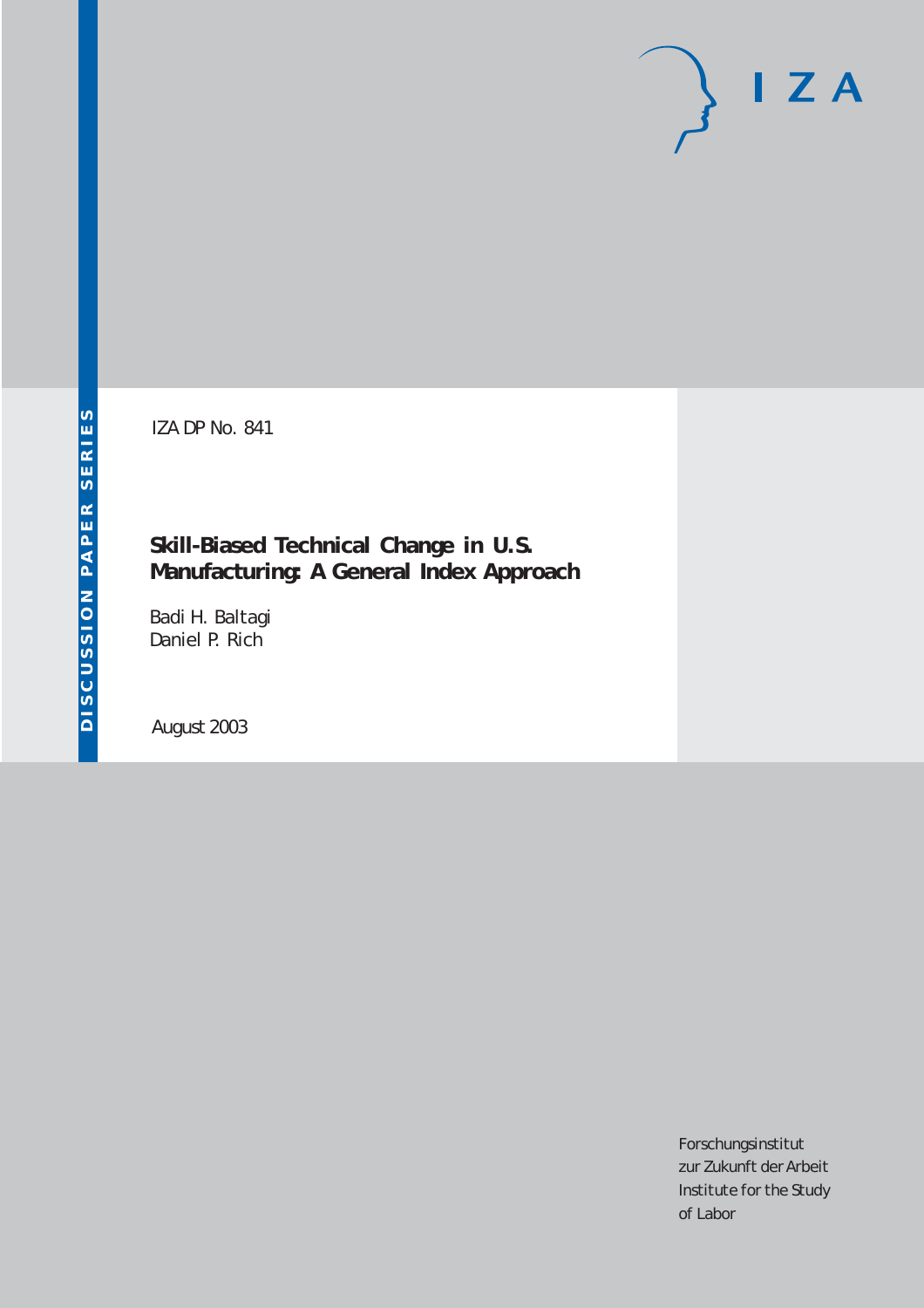# **Skill-Biased Technical Change in U.S. Manufacturing: A General Index Approach**

# **Badi H. Baltagi**

*Texas A&M University and IZA Bonn* 

# **Daniel P. Rich**

*Illinois State University* 

## Discussion Paper No. 841 August 2003

IZA

P.O. Box 7240 D-53072 Bonn Germany

Tel.: +49-228-3894-0 Fax: +49-228-3894-210 Email: [iza@iza.org](mailto:iza@iza.org)

This Discussion Paper is issued within the framework of IZA's research area *Mobility and Flexibility of Labor.* Any opinions expressed here are those of the author(s) and not those of the institute. Research disseminated by IZA may include views on policy, but the institute itself takes no institutional policy positions.

The Institute for the Study of Labor (IZA) in Bonn is a local and virtual international research center and a place of communication between science, politics and business. IZA is an independent, nonprofit limited liability company (Gesellschaft mit beschränkter Haftung) supported by Deutsche Post World Net. The center is associated with the University of Bonn and offers a stimulating research environment through its research networks, research support, and visitors and doctoral programs. IZA engages in (i) original and internationally competitive research in all fields of labor economics, (ii) development of policy concepts, and (iii) dissemination of research results and concepts to the interested public. The current research program deals with (1) mobility and flexibility of labor, (2) internationalization of labor markets, (3) welfare state and labor market, (4) labor markets in transition countries, (5) the future of labor, (6) evaluation of labor market policies and projects and (7) general labor economics.

IZA Discussion Papers often represent preliminary work and are circulated to encourage discussion. Citation of such a paper should account for its provisional character. A revised version may be available on the IZA website ([www.iza.org](http://www.iza.org/)) or directly from the author.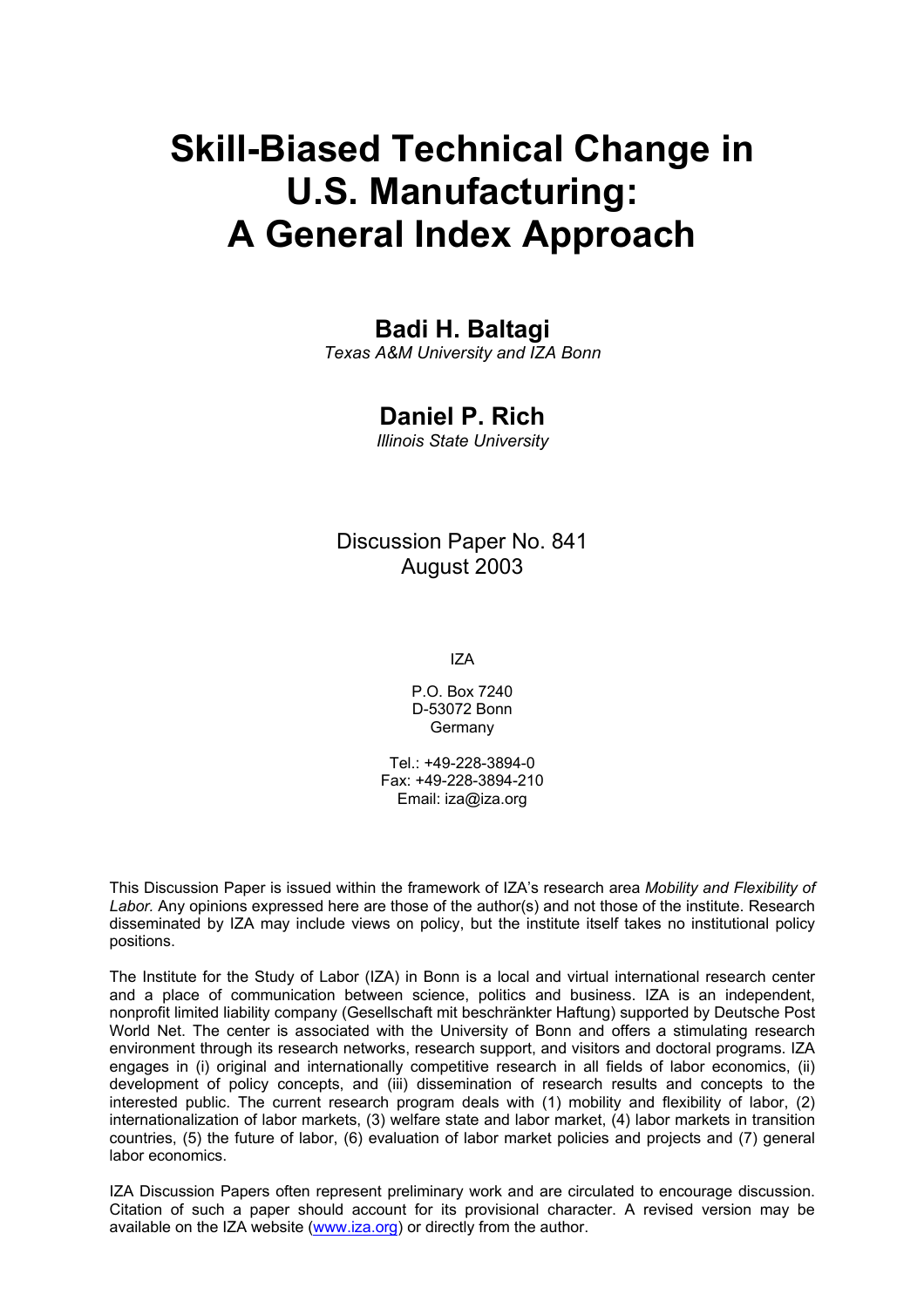IZA Discussion Paper No. 841 August 2003

# **ABSTRACT**

# **Skill-Biased Technical Change in U.S. Manufacturing: A General Index Approach**

This article applies recent advances in productivity and efficiency measurement to the evaluation of skillbiased technical change. Using the general index approach we are able to establish an explicit and unconstrained time path for nonneutral technical change between production and nonproduction labor in U.S. manufacturing industries over the 1959-1996 period. Our findings confirm the prevailing interpretation in the labor economics literature that substantial reductions in the relative share of production labor are attributable to a sustained period of nonneutral technical change. However, we find that skill-biased technical change effects are most evident prior to 1983. This predates the diffusion of personal computer technologies in the workplace and the dramatic wage structure changes associated with the 1980's. In contrast to prevailing alternatives, the general index approach also permits us to explain observed shifts in relative labor demand as a combination of price-induced substitution, nonhomothetic output effects and skill-biased technical change responses to a range of proposed elements.

JEL Classification: J23, C33, O33

Keywords: skill biased technical change, nonneutral technical change, labor demand, manufacturing, panel data, skill, wage inequality, general index of technical change

Corresponding author:

Badi H. Baltagi Department of Economics Texas A&M University College Station Texas 77843-4228 USA Tel.: +1 979 845 7380 Email: [badi@econmail.tamu.edu](mailto:badi@econmail.tamu.edu)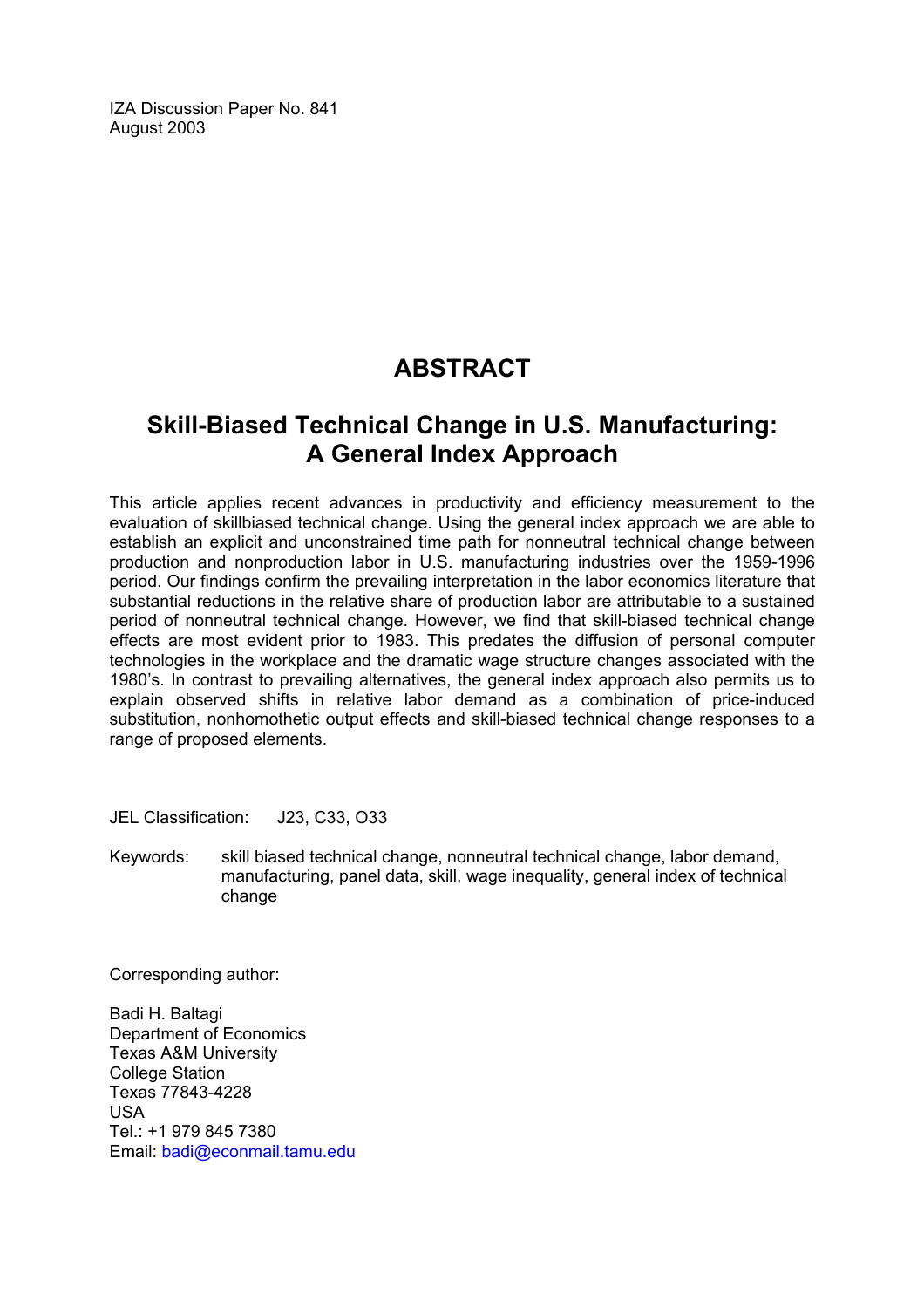#### **1. Introduction**

Labor demand responses to technical change have long been suspected of playing a key role in recently observed patterns of relative earnings inequality. Murphy and Welch (1992) establish increasing returns to education in the U.S. over the 1980's that appear especially dramatic for young workers. Given that relative supply of educated labor increased over an extended period as well, a consistent implication is that relative labor demand for educated labor (or skill) has risen. Bound and Johnson (1992) and Berman, Bound and Griliches (1994) among others infer skill-biased technical change (SBTC) as a primary source of the implied labor demand shifts through elimination of proposed alternatives. Recent reviews, including Johnson (1997) and Acemoglu (2002), highlight the relationship between workplace diffusion of information technologies and labor market outcomes as a topic of particular interest.

Berman, Bound and Griliches (1994) provide an essential contribution to this literature in three ways. First, they identify relative employment and cost share declines for production workers within (as opposed to between) detailed U.S. manufacturing industries. This adds indirect evidence for the role of SBTC in labor demand shifts over the 1979-87 period. Berman, Bound and Machin (1998) find a similar pattern in the manufacturing sectors of a number of advanced countries. Again, the share of relatively skilled workers in total wage costs and employment appears to have increased and most of the shifts appear to have occurred within rather than between industries. They conclude that SBTC was pervasive over the past two decades, occurring simultaneously in most, if not all, developed countries.

Second, Berman, Bound and Griliches introduce a relative labor demand specification that includes proxy variables for sources of technical change. This empirical approach continues to serve as the standard for subsequent research on skill-biased labor demand responses. Machin and Van Reenen (1998), for example, find a significant association between skill upgrading and a directly observed measure of technical change, R&D intensity, in seven OECD countries over the 1973-89 period. Doms, Dunne and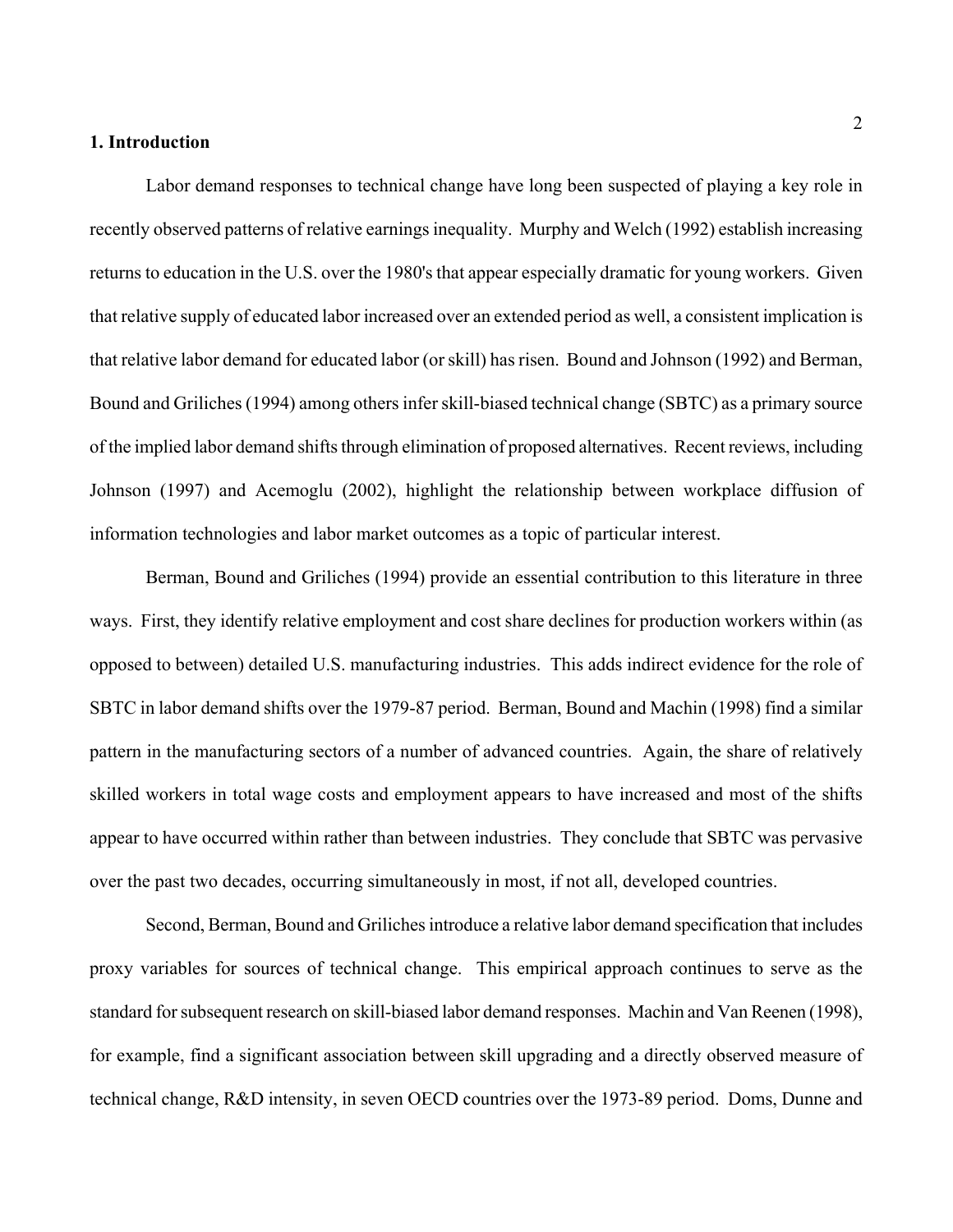Troske (1997) employ the relative share equation to document plant-level relationships between workforce skills and adoption of advanced manufacturing technologies.

Third, Berman, Bound and Griliches are frequently cited as providing a direct link from industrylevel investments in personal computers to within-industry labor demand shifts. They find that U.S. manufacturing industries with the highest rates of computer investments in the 1980's also experienced the greatest relative increase in nonproduction labor share. Berman, Bound and Machin (1998) proclaim "taken together, the evidence implicates microprocessors as a principal cause of SBTC throughout the developed world in the 1980's." They note, however, that these same industries also account for a substantial share of "within industry upgrading in the 1970's." An appreciation for related historical patterns, according to Berman, Bound and Griliches, would "suggest that we avoid exaggerating the uniqueness of the computer revolution."

Traditional analyses of factor demand with nonneutral technical change (NNTC), as developed in the production literature, have been conspicuously absent from this line of inquiry. Binswanger (1974) implements parametric tests for NNTC among multiple production inputs by introducing input-specific trends in the factor share equations of a flexible cost system. Such an approach offers a number of advantages in isolating and testing for technical change biases in the context of the full range of labor demand determinants. One would expect to see this approach featured prominently in a literature exploring labor demand shifts, not to mention a literature in search of NNTC in the form of SBTC. However, the measure of technical change bias is a path-constrained trend that does not lend itself to evaluation of underlying sources, a question of continuing interest.

We demonstrate how this shortcoming can be overcome with a general index approach to technical change measurement, as put forth by Baltagi and Griffin (1988). An explicit and unconstrained time path for SBTC is estimated in the context of a fully-specified factor demand system. System-based tests for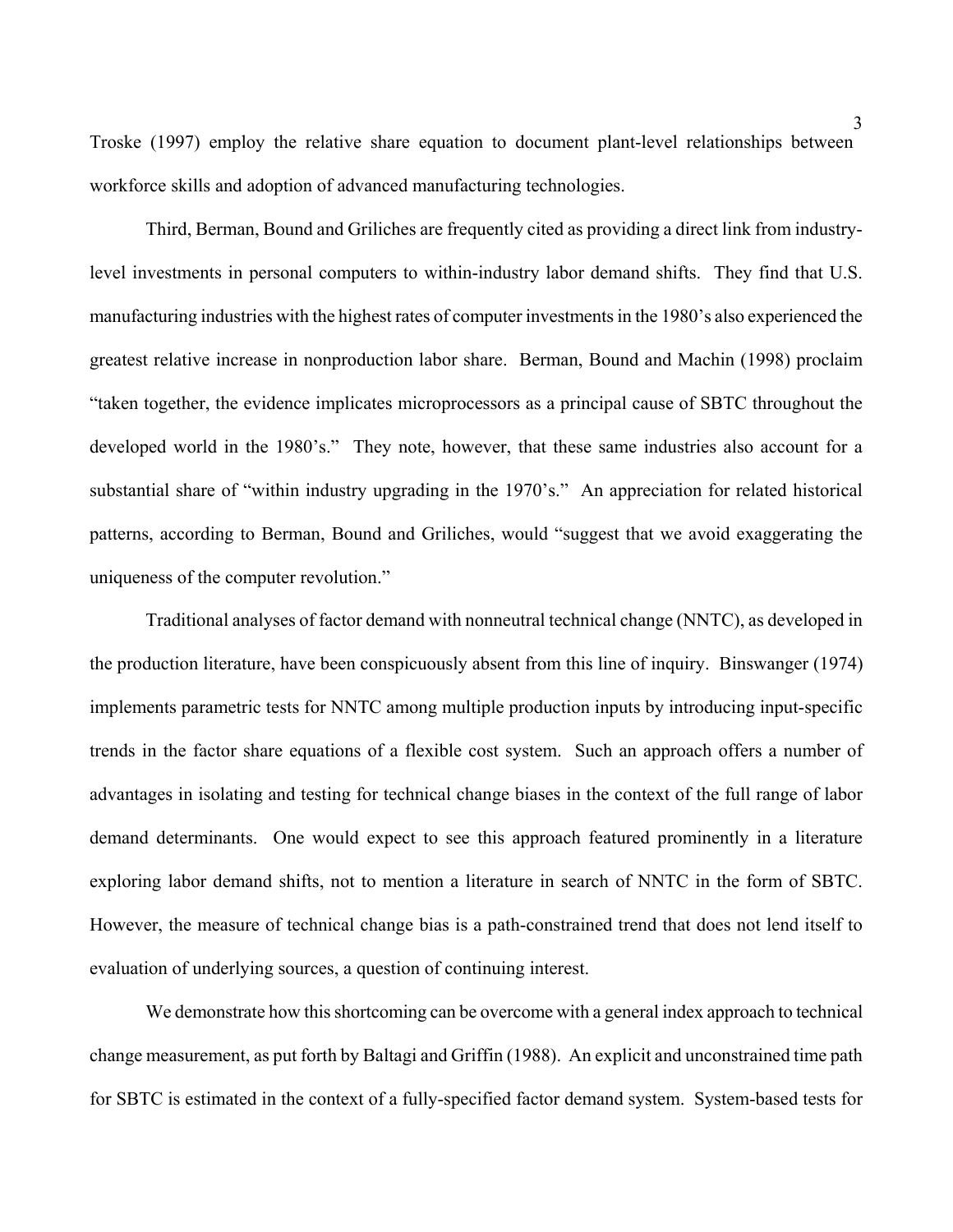NNTC, as well as estimates relating to the full range of primary labor demand determinants, facilitate subsequent evaluation of an unprecedented range of proposed technical change sources. Thus, in contrast to the previous literature, we are able to consider both the nature and sources of labor demand responses from the perspective of the traditional production literature.

Our estimates clarify the timing of employment share changes between production and nonproduction labor in U.S. manufacturing industries over the 1959-96 period. We find that SBTC, as traditionally defined, is significant and most evident prior to 1983. This precedes the relative wage decline for production workers, coincides with a period notable for an increase in the supply of skill and also predates much of the workplace diffusion of personal computers. Our estimates of SBTC serve as a basis for subsequent analysis of potential sources. Investments in instruments for measurement, analysis, display, and process control represent an unheralded source of technical change. We also identify skillbiased responses to current investments in communications equipment, personal computers, software, and to a lesser extent industrial equipment and outsourcing. A substantial portion of measured technical change remains unexplained. While these findings are valuable on their own, the general index approach to evaluating the nature and sources of NNTC represents a general contribution to the SBTC literature.

We begin with a review of alternative approaches in section II. Factor demand system estimates based on detailed U.S. manufacturing industries over 1959-96 are presented in section III. Proposed sources of measured SBTC are evaluated in section IV where we also address how our results can be reconciled with previous findings. The final section offers concluding observations.

#### **2. Alternative Specifications**

#### *Nonneutral Technical Change with Trend*

Nonneutral technical change yields a change in the marginal rate of substitution between inputs for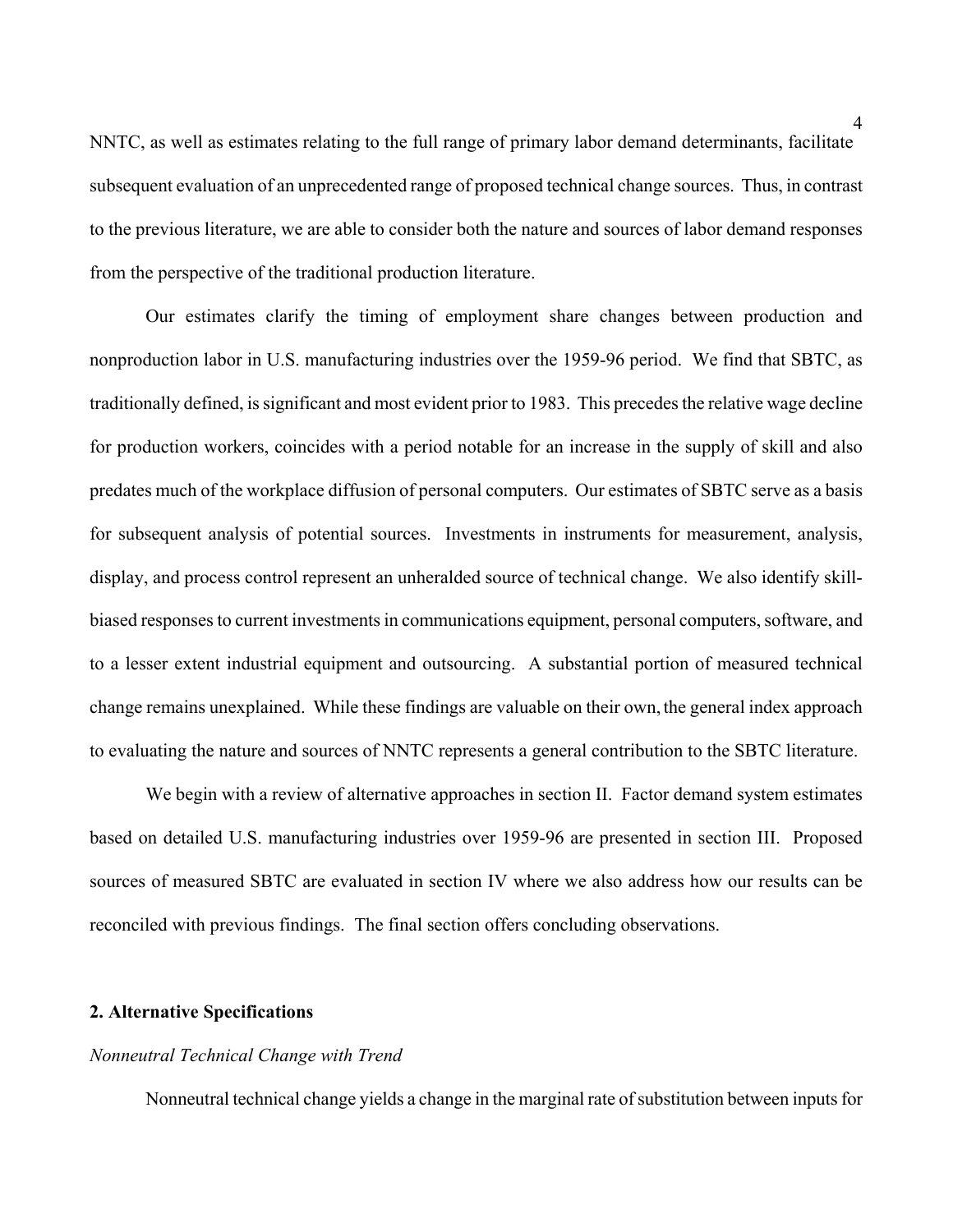a given ratio of input use. However, the traditional measure of technical change is defined, in large part, by what is not explained by other variables. To isolate NNTC as a time-oriented residual it is necessary to control for all relevant output and input price effects (Binswanger 1974). Empirical specification becomes critical as any unwarranted restrictions on these input demand responses may lead to biased estimates of technical change effects.

For purposes of comparison, we employ a translog cost function that explicitly posits nonhomothetic output effects and flexible responses to input prices. This familiar second order approximation appears throughout the SBTC literature to the exclusion of alternative functional specifications. The production literature relating to NNTC refers to a wider range of flexible forms. For example, Binswanger (1974), Kumbhakar (2002) and Thomsen (2000) implement "factor-augmenting" technical change using second order, third order and alternative functional forms. Consider the natural logarithm of total costs (ln TC) as a function of all input prices (ln  $P_i$ ), output (ln Y), and a time trend (t).

$$
\ln TC = \alpha_0 + \alpha_y \ln Y + \alpha_t t + \sum_i \alpha_i \ln P_i + \frac{1}{2} \gamma_{yy} (\ln Y)^2 + \frac{1}{2} \gamma_{yt} t \ln Y
$$
  
+ 
$$
\frac{1}{2} \gamma_{tt} t^2 + \frac{1}{2} \sum_i \sum_j \gamma_{ij} \ln P_i \ln P_j + \sum_i \gamma_{iy} \ln P_i \ln Y + \sum_i \gamma_{it} t \ln P_i
$$
 (1)

Where i and j denote inputs which in our case include production and non production labor, capital, energy and material. Binswanger (1974, p. 966) enumerates the conditions required for a well-behaved cost function. Technical change, as represented in this second order approximation, may be nonlinear  $(\gamma_{tt})$ , scale-augmenting ( $\gamma_{vt}$ ), and nonneutral ( $\gamma_{it}$ ). Using Shephard's lemma, the corresponding demand for the i<sup>th</sup> input is expressed in terms of input cost share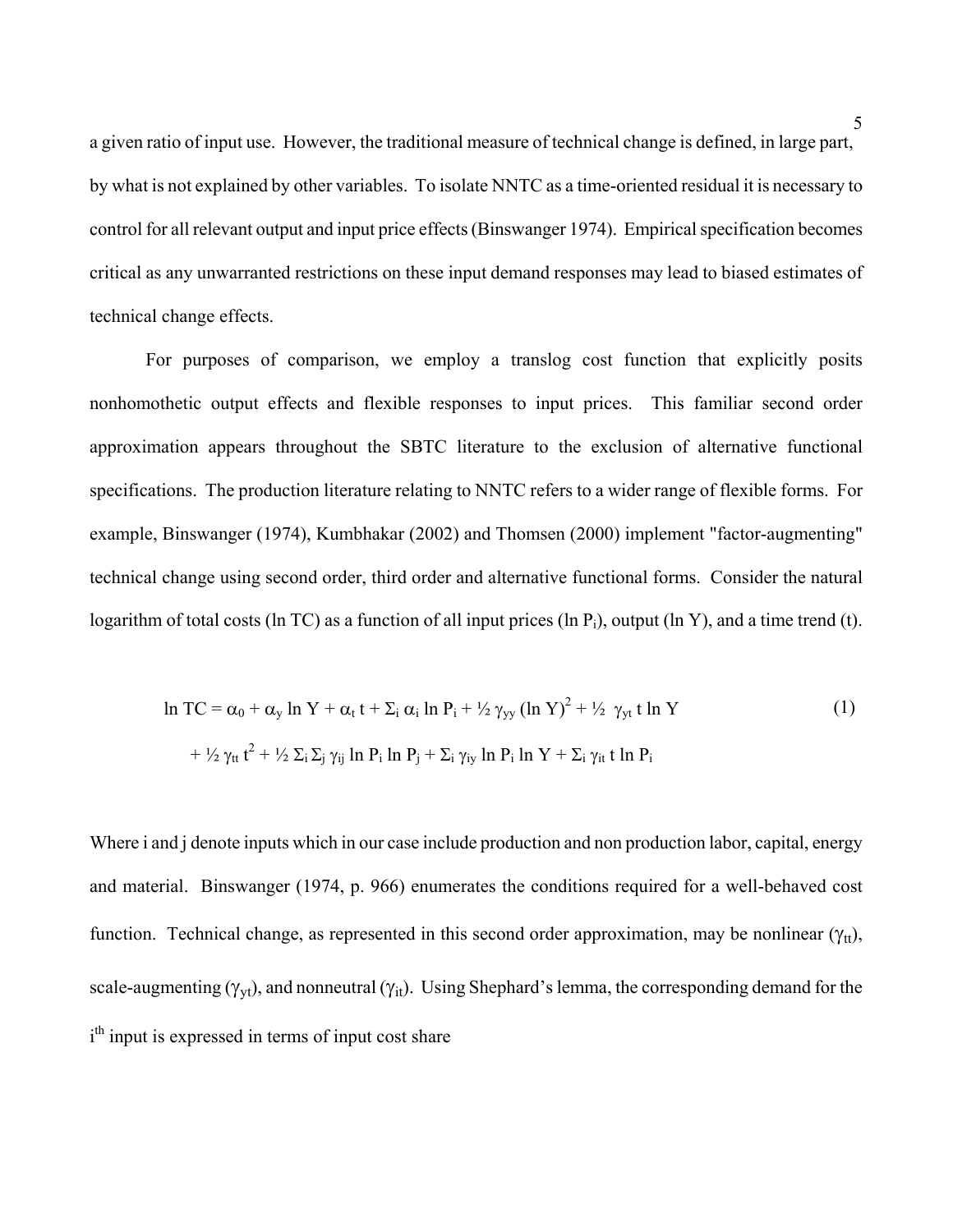$$
S_i = P_i X_i / TC = d \ln TC / d \ln P_i = \alpha_i + \sum_j \gamma_{ij} \ln P_j + \gamma_{iy} \ln Y + \gamma_{it} t
$$
 (2)

6

where input-specific technical change is identified after controlling for price-induced substitution  $(\gamma_{ii})$  and nonhomothetic  $(\gamma_{iv})$  output responses.

In this context, nonneutral technical change implies unequal responses to t across the different inputs. Binswanger (1974), for example, finds technical change in U.S. agriculture over 1949-64 to be labor-saving and machinery using. Betts (1997) estimates a system of translog cost shares based on equation (2) for Canadian manufacturing industries over the 1962-86 period, finding the pattern of NNTC to be labor-saving and factor-using for both capital and energy.

Skill-biased technical change involves unequal responses between specific categories of labor, which might be differentiated by education, occupation, or skill level. We can express the relative demand between production labor (p) and nonproduction labor (n) as the difference in cost shares

$$
(S_{pt} - S_{nt}) = (\alpha_p - \alpha_n) + \sum_j (\gamma_{pj} - \gamma_{nj}) \ln P_{jt} + (\gamma_{py} - \gamma_{ny}) \ln Y_t + (\gamma_{pt} - \gamma_{nt}) t
$$
\n(3)

Betts (1997) rejects skill-neutrality ( $\gamma_{pt}$  -  $\gamma_{nt}$  = 0), finding technical change to be relatively production labor-saving in ten of eighteen industries. It should be noted that relative share changes due to price and output responses, as expressed in (3), can be substantial and nearly offset the SBTC effects over the period studied by Betts. Trend-based estimates of technical change for disaggregate labor are also found in the dynamic factor demand studies of Morrison and Berndt (1981) and Nissim (1984).

 This traditional approach to econometric evaluation of NNTC provides for flexible functional form estimation of price-induced substitution and output responses. The general production specification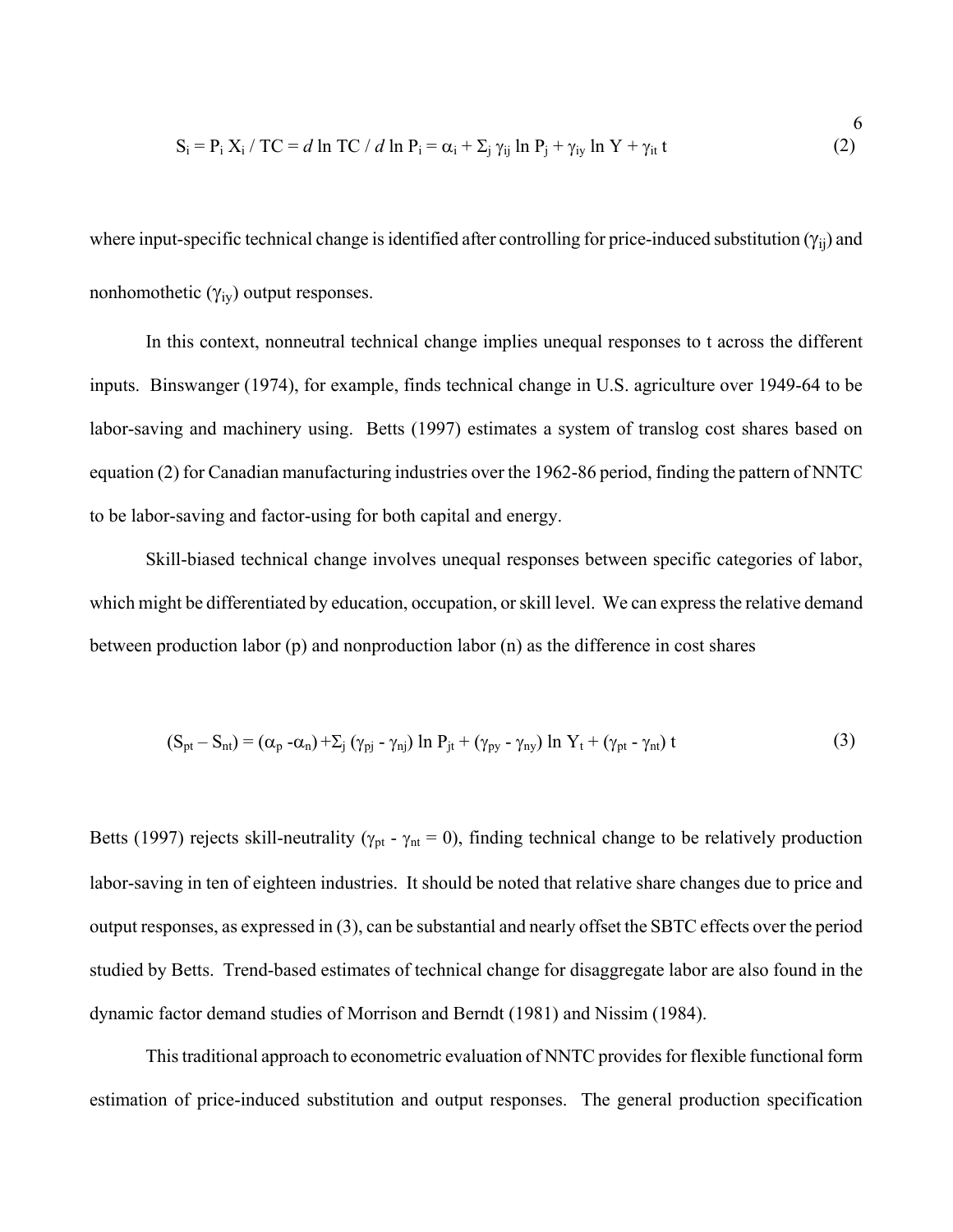comes, however, at the expense of a restrictive characterization of technical change. In the translog system NNTC is represented by a linear trend. When technical change is fit to a specific functional pattern (linear, quadratic, other) the path-constrained time series is ill-suited as the basis for evaluation of timing or potential sources.

#### *Relative Labor Demand with Proxy*

Overriding interest in the sources of SBTC has enticed the overwhelming majority of researchers in this area to replace the time-oriented term described above with one or more proxy measures (Z) for proposed sources of technical change. When combined with the treatment of capital as quasi-fixed this implies the following variable cost (or partial static equilibrium) specification

$$
\ln VC = \alpha_0 + \alpha_y \ln Y + \alpha_k \ln K + \Sigma_i \alpha_i \ln P_i + \alpha_z Z + \frac{1}{2} \gamma_{yy} (\ln Y)^2 + \frac{1}{2} \gamma_{kk} (\ln K)^2
$$
  
+  $\frac{1}{2} \gamma_{yk} \ln K \ln Y + \frac{1}{2} \gamma_{zz} (Z)^2 + \frac{1}{2} \gamma_{kz} Z_t \ln K + \frac{1}{2} \gamma_{yz} Z \ln Y$   
+  $\frac{1}{2} \Sigma_i \Sigma_j \gamma_{ij} \ln P_i \ln P_j + \Sigma_i \gamma_{iy} \ln P_i \ln Y + \Sigma_i \gamma_{ik} \ln P_i \ln K + \Sigma_i \gamma_{iz} Z_t \ln P_i$ 

Factor shares are derived from the variable cost function through Shephard's lemma. For each of the remaining variable inputs this yields

$$
S_i = \alpha_i + \sum_j \gamma_{ij} \ln P_j + \gamma_{iy} \ln Y + \gamma_{ik} \ln K + \gamma_{iz} Z \tag{5}
$$

Cost share variation attributed to Z after controlling for price, capital and output responses would be identified as input-specific technical change. Nonneutral technical change is affirmed by unequal responses to the proxy (Z) across different variable inputs. It is clearly important to obtain appropriate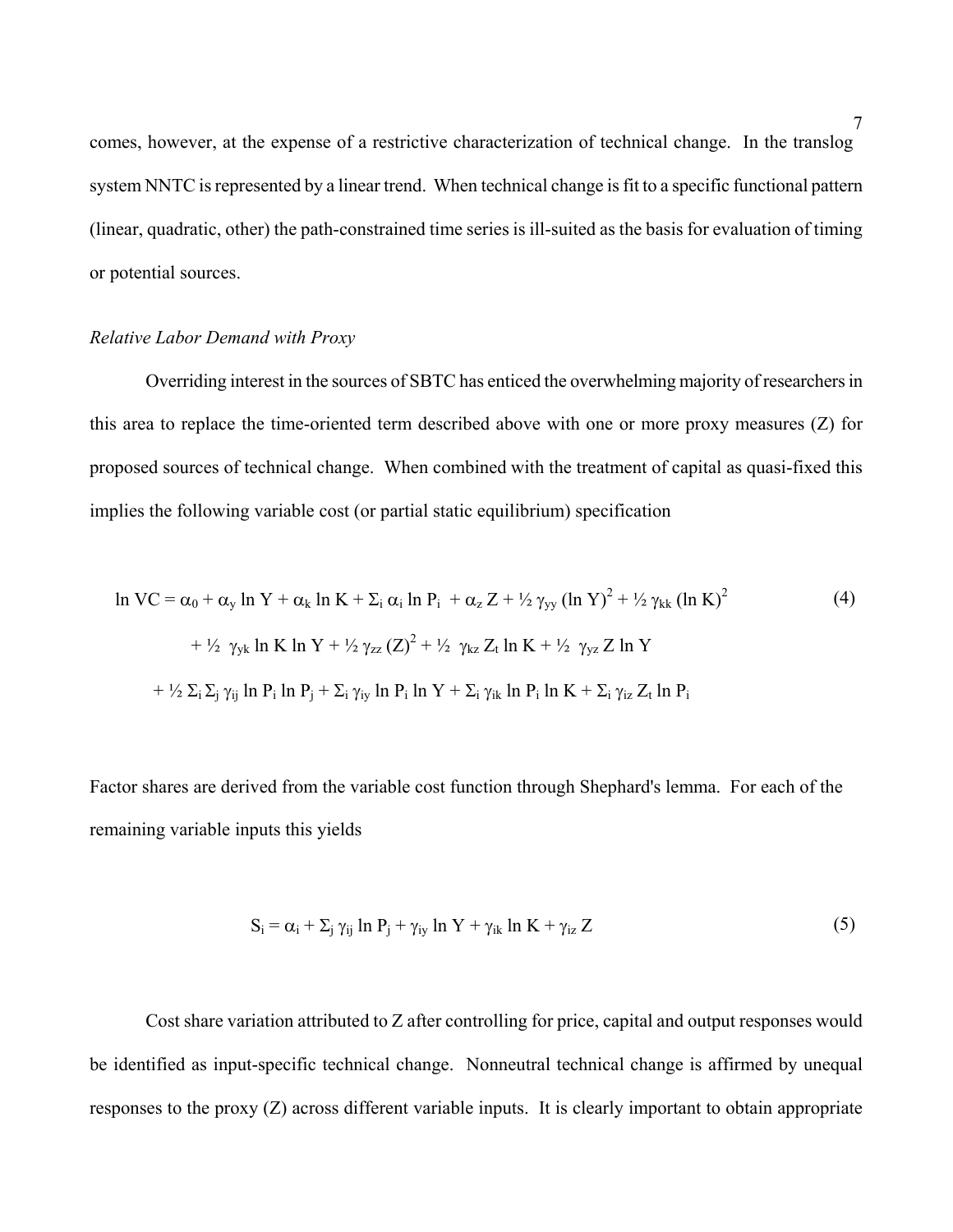proxies for technical change that are reasonably comprehensive in their representation of sources and uncorrelated with any significant omissions.

Levy and Jondrow (1986) estimate a translog system based on (4) and (5) for U.S. steel and auto industries over the 1959-80 period. For the steel industry, they incorporate direct measures of industryspecific process innovations: basic oxygen furnace adoption, oxygen lancing in open-hearth furnaces, pelletization of iron ore and continuous casting. Levy and Jondrow find technical change capital-using and production labor-saving; however, they also document substantial employment responses to output and a full range of input prices. The relative labor demand expression (6) emphasizes this range of primary influences

$$
(S_{pt} - S_{nt}) = (\alpha_p - \alpha_n) + \sum_j (\gamma_{pj} - \gamma_{nj}) \ln P_{jt} + (\gamma_{py} - \gamma_{ny}) \ln Y_t + (\gamma_{pk} - \gamma_{nk}) \ln K_t + (\gamma_{pz} - \gamma_{nz}) Z_t
$$
 (6)

Berman, Bound and Griliches (1994) explore relative labor demand movements between production and nonproduction workers within U.S. manufacturing industries in the 1980's. They consider an amended version of equation (6), imposing the additional assumptions of constant returns to scale and homogeneity of degree one in prices. This yields the reduced form single equation

$$
\Delta S_n^* = \beta_0 + \beta_1 \Delta \ln (P_n / P_i) + \beta_2 \Delta \ln (K/Y) + \beta_3 \Delta Z \tag{7}
$$

where  $\Delta S_n^*$  is the first difference of nonproduction share in labor costs. An advantage of this form is the reliance on capital investment data as opposed to the more complicated (and perhaps tenuous) construction of capital stock or user cost measures. It should also be noted that Berman, Bound and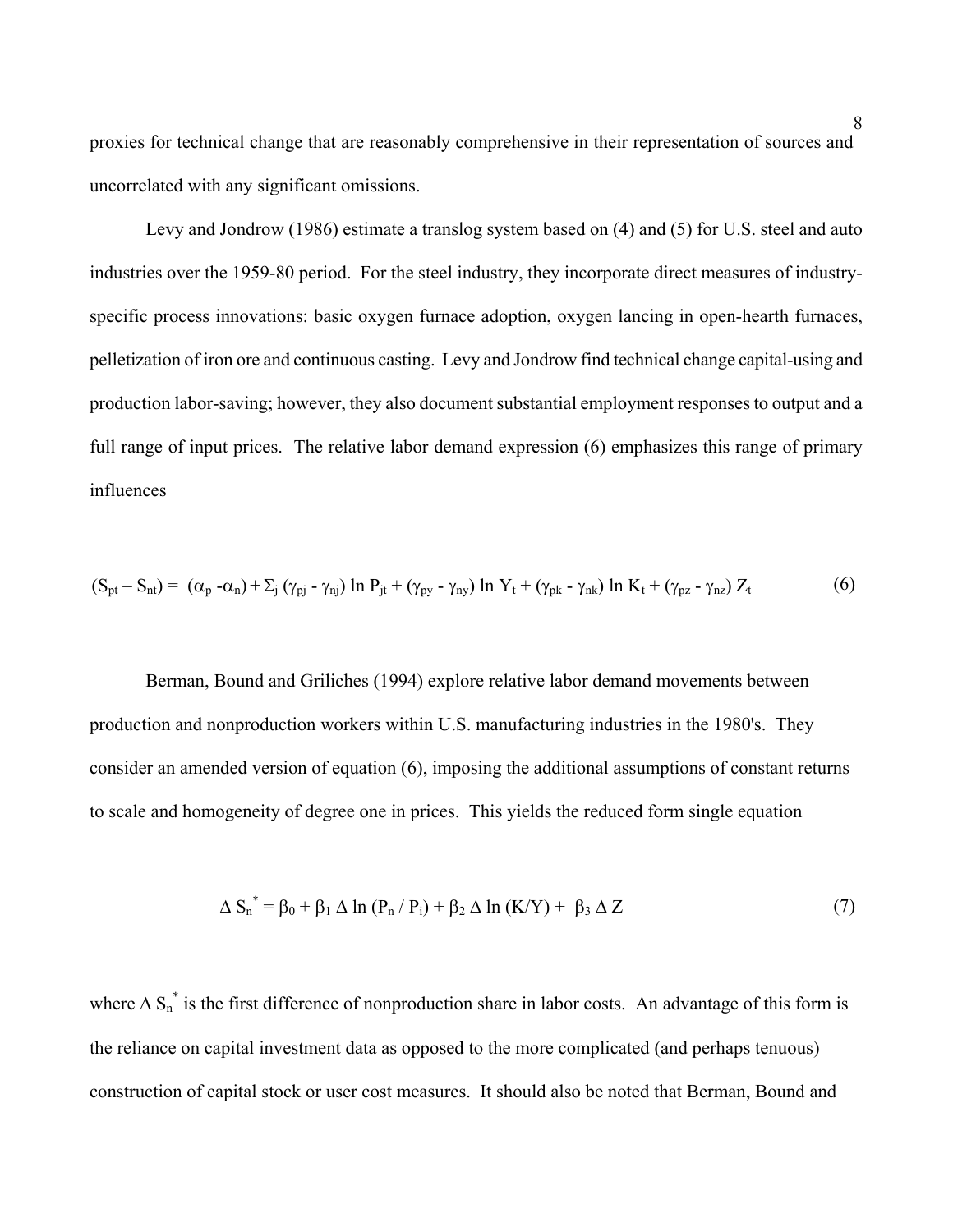Griliches drop the relative wage term in (7) out of concern for endogeneity. As a result, their estimated equation provides no control for price-induced substitution. This could produce biased estimates of SBTC  $(\beta_3)$  if relative price movements are correlated with the proxy variable.

A frequently cited result from this study involves computer investments as a proxy (Z) for the sources of technical change. To the extent that omitted sources are significant and correlated with the growth of computer investments there is a potential for estimation bias. Levy and Jondrow (1986) implement alternative specifications, a single proxy and a trend, for U.S. auto manufacturing and offer a cautionary note. Their test results for NNTC, as well as price and output parameter values, are not robust to technical change specification.

#### *A General Index Approach*

The preceding discussion suggests a tradeoff between the desirable econometric properties of traditional trend estimates and the gains in interpretation anticipated through the relative demand approach in equation (7). The general index approach to technical change measurement, as put forth by Baltagi and Griffin (1988), conveys the advantages of both alternatives. See Baltagi, Griffin and Rich (1995) for a related application of this approach.

Consider either the total cost equation (1) or variable cost equation (4) and redefine the time element as an index of technical change A(t), unconstrained with regard to time path, which is itself a function of an array of sources (Z). We can implement  $A(t)$  as a set of time specific dummy variables  $D_t$ conditional on the availability of panel data. In the total cost case we now have

$$
\ln TC = \Sigma_t \eta_t D_t + \alpha_y \ln Y + \Sigma_i \alpha_i \ln P_i + \frac{1}{2} \Sigma_t \gamma_{yt} D_t \ln Y + \frac{1}{2} \gamma_{yy} (\ln Y)^2 \tag{8}
$$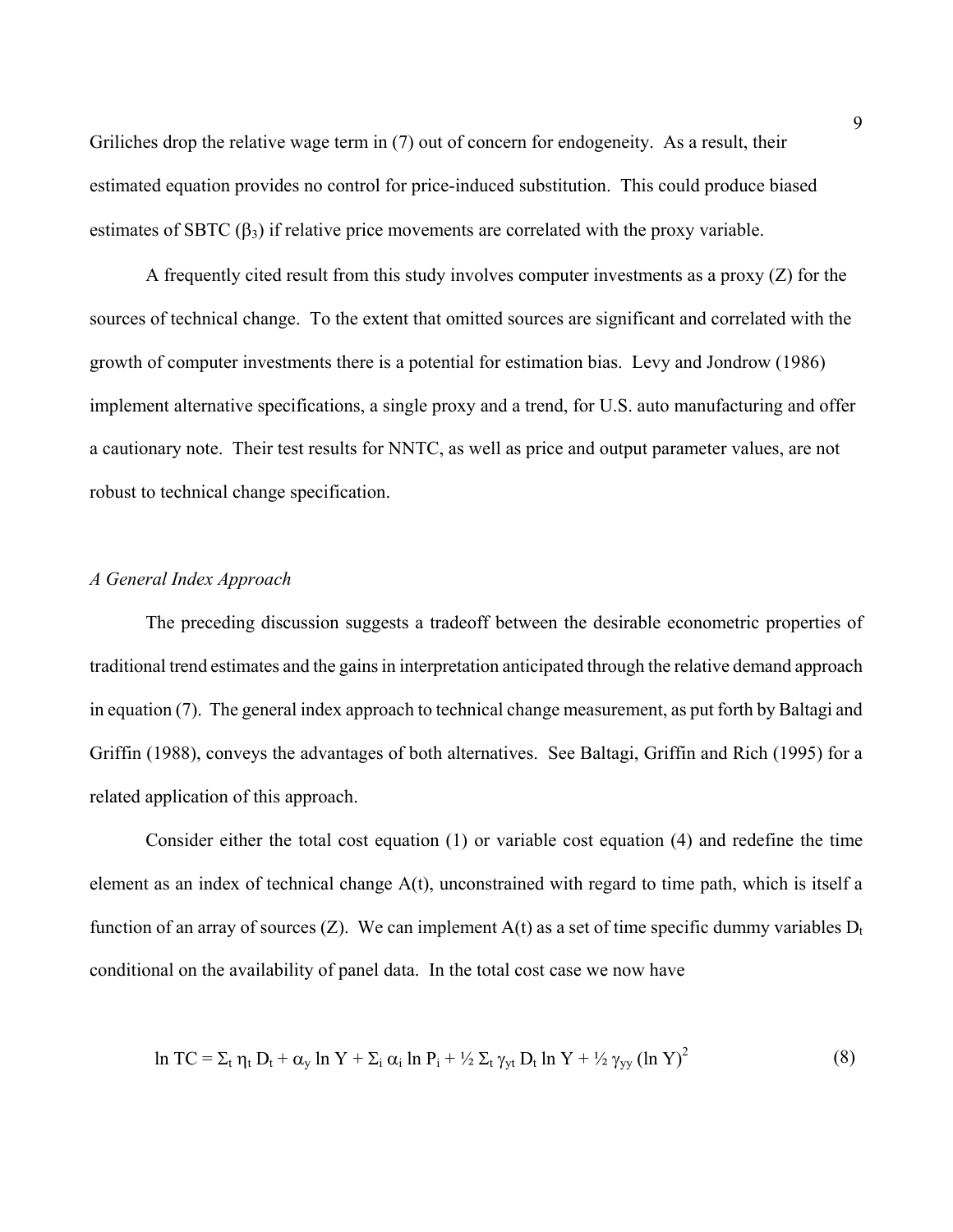$$
+ \Sigma_i \gamma_{iy} \ln P_i \ln Y + \frac{1}{2} \Sigma_i \Sigma_j \gamma_{ij} \ln P_i \ln P_j + \Sigma_i \Sigma_t \gamma_{it} D_t \ln P_i
$$

As before, we derive total cost factor shares as

$$
S_i = \alpha_i + \sum_j \gamma_{ij} \ln P_j + \gamma_{iy} \ln Y + \sum_t \gamma_{it} D_t \tag{9}
$$

10

where the  $\gamma_{it}$  parameters in the final term represent a series of time-oriented residual estimates. Thus, the time path of input-specific technical change is not constrained to fit a particular pattern over time or tied to the time path of a particular set of observable proxy variables.

The question of NNTC is somewhat flexible in this context, including the possibility of selecting a limited subperiod within the overall sample for evaluation. Once again, SBTC is simply a special case of NNTC involving unequal responses between specific categories of labor. The relative demand between production labor (p) and nonproduction labor (n) is

$$
(S_{pt} - S_{nt}) = (\alpha_p - \alpha_n) + \Sigma_j (\gamma_{pj} - \gamma_{nj}) \ln P_{jt} + (\gamma_{py} - \gamma_{ny}) \ln Y_t + \Sigma_t (\gamma_{pt} - \gamma_{nt}) D_t
$$
\n(10)

Here we see how the general index approach yields a separate estimate of SBTC ( $\gamma_{pt}$  -  $\gamma_{nt}$ ) in each time period. Consistent with traditional residual approaches, technical change is identified by what is not explained through other primary input demand variables.

The general index approach would appear to avoid the omitted variable hazard associated with the popular reliance on proxy variables and produce residual measures of technical change that are not tied to one or more observable series. At the same time, this approach provides a useful alternative to trend-based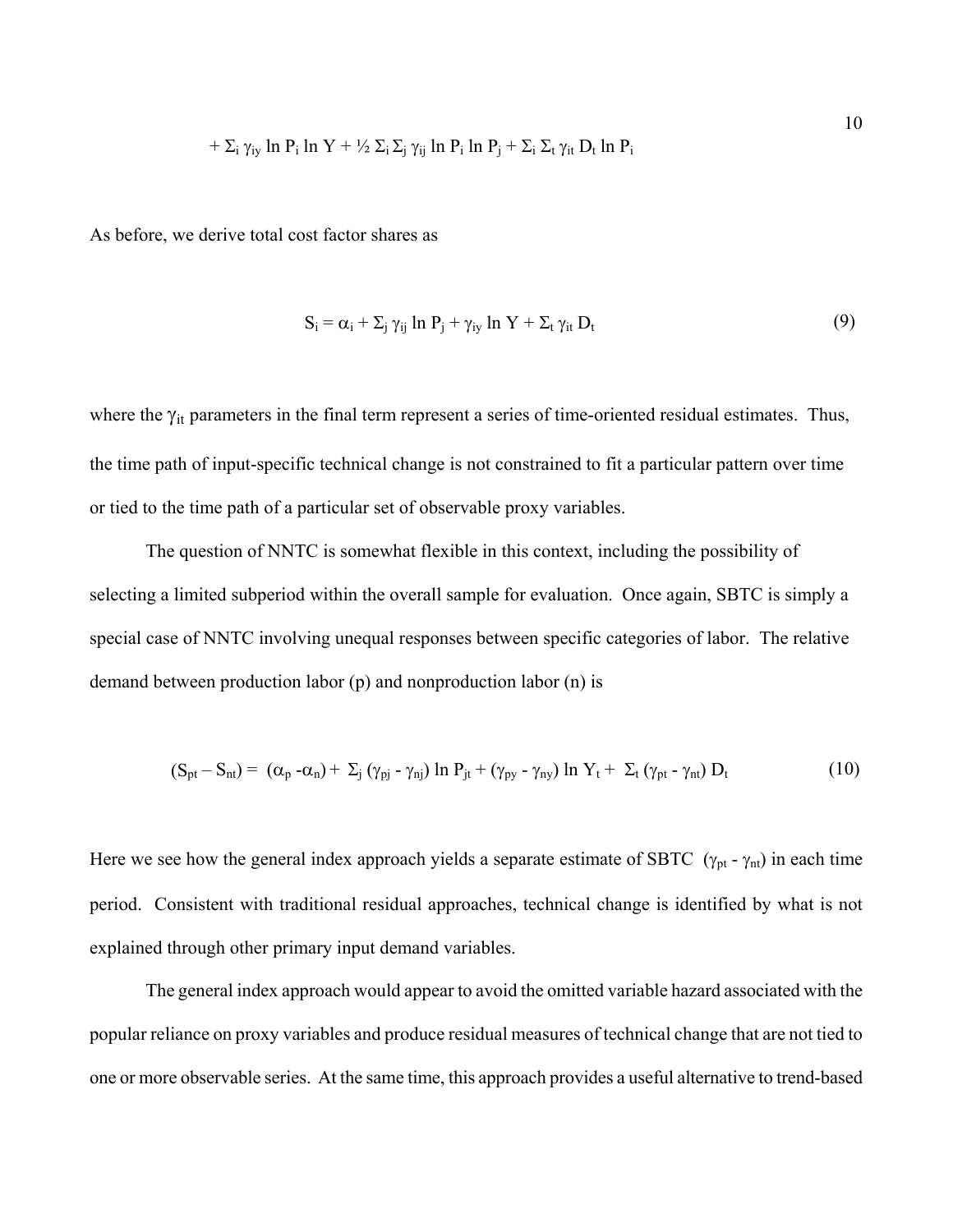approaches, producing unconstrained time paths for input-specific technical change that facilitate evaluation of a wide range of proposed sources.

#### **3. Production and Nonproduction Labor Demand**

#### *Manufacturing Data and System Estimation*

The National Bureau of Economic Research (NBER) manufacturing productivity database file provides annual data on 459 manufacturing industries at the SIC 4-digit level. The Annual Survey of Manufactures (an annual survey of 60,000 manufacturing establishments) and Census of Manufactures (conducted at five year intervals), both administered by the U.S. Census Bureau, are the primary sources for most of this data. Our full sample period consists of 17,432 observations over the period 1959-96. The demise of asbestos products manufacturing (SIC 3292) along with unreported values for nonproduction labor in other scattered cases (SIC 2384, 2395, 3263) leave us 10 observations short of a balanced panel. All data on production labor, nonproduction labor, energy, materials and output are derived from the NBER files.

The updated NBER file provides industry estimates for capital stock, a product of the combined efforts of Federal Reserve Bank and Bureau of Economic Analysis personnel. The NBER also provides industry-specific price series for new capital investment. Additional series required to construct user cost of capital, consistent with Betts (1997) and the Bureau of Labor Statistics, are developed from a variety of sources. These measures include the interest rate on corporate bonds, real capital gains, depreciation rate, present value of tax on depreciation, investment tax credit and tax rate on corporate income.

Production and nonproduction labor demand estimates are presented under six alternative specifications. We implement both total cost and variable cost versions of the trend, proxy and general index approaches. The full set of input cost share equations, as described in (2), (5) and (9), form the basis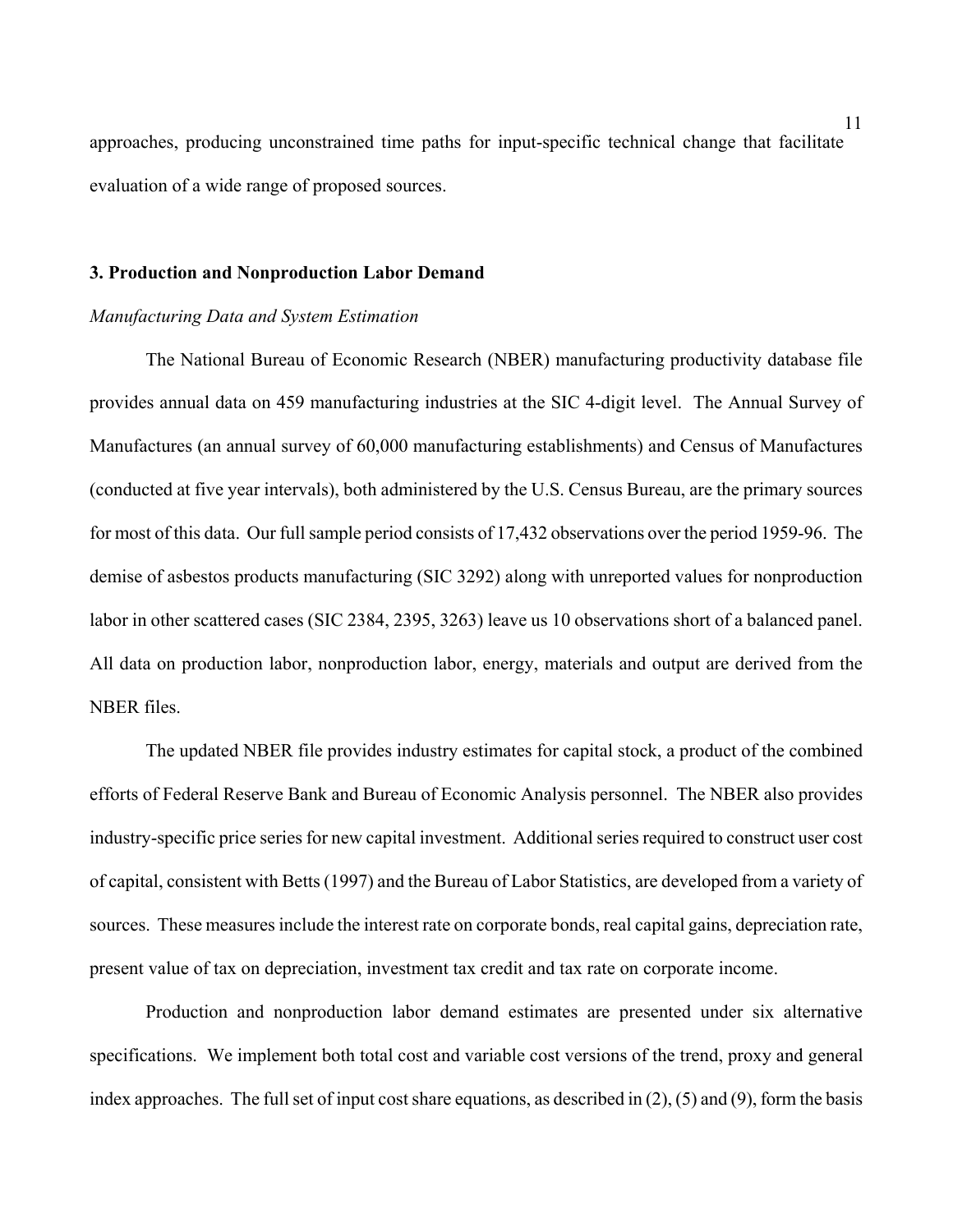for estimation. Although there are five inputs, the number of equations estimated is reduced by one through symmetry and adding up conditions and by an additional one in the variable cost versions. Industry heterogeneity is acknowledged in similar fashion across all specifications through inclusion of fixed effects at the 2-digit SIC level in each estimated share equation.

For purposes of comparison, the proxy specifications are implemented with a single variable, the investment measure often referred to as "high-tech capital" (Morrison Paul and Siegel (2001)). The Bureau of Economic Analysis reports investments by asset class at the 2-digit SIC level. This measure is simply the annual ratio of investments in selected asset classes (computing equipment and software, communications equipment, scientific and engineering instruments, photocopy equipment and other office machinery) to total new investment.

In each case we estimate a system of share equations using the iterated seemingly unrelated regression estimation (ISURE) procedure in recognition of contemporaneous input demand choices. In other words, we do not assume that the residuals across share equations are uncorrelated. Among the advantages of system estimation is the opportunity for hypothesis testing through the imposition of crossequation constraints. We report the results of numerous likelihood ratio tests throughout the remainder of the paper. The entire system is estimated with and without the restriction in question with the difference in log likelihood values forming the basis for a chi-squared test. To evaluate the hypothesis of zero correlations among residuals across share equations we employ a chi-squared test based on the Lagrange multiplier derived by Breusch and Pagan (1980).

#### *Labor Demand Responses*

Factor demand system parameter estimates are reported in Table 1 for the total cost - general index specification. Estimation results are converted into familiar labor demand elasticities in Table 2 with the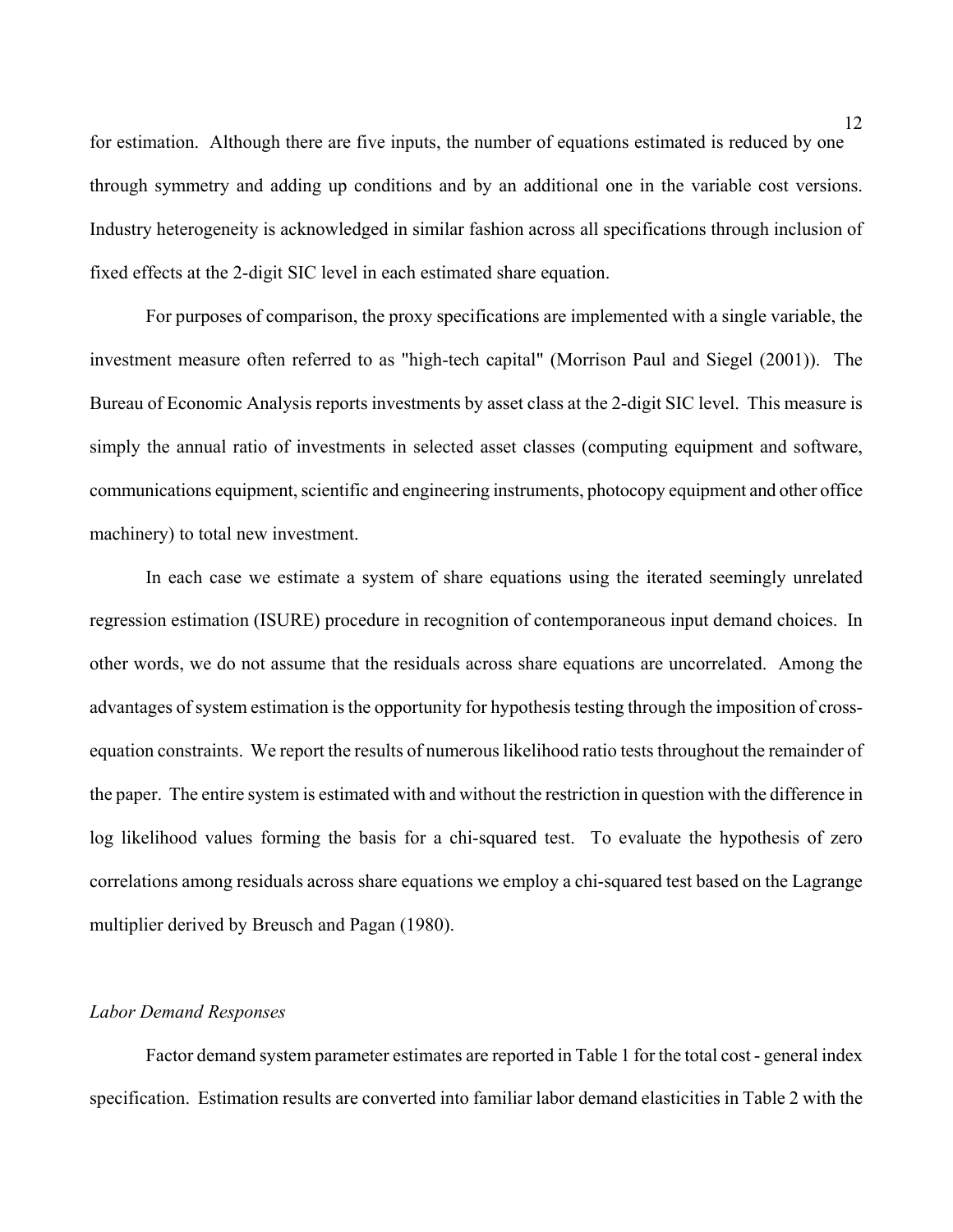total cost - general index outcomes appearing in the third column. Elasticities are evaluated at every observation with annual elasticities developed as payroll-weighted means across industries. Reported elasticities are given as simple means across the annual values.

Own wage elasticities of labor demand (  $d \ln X_i / d \ln P_i$  ) for production and nonproduction workers are reasonable and robust across specifications. Employment responses to own wage and energy price changes appear somewhat more elastic for production workers. On the other hand, elasticity results for materials appear quite sensitive to technical change specification. Price-induced substitution responses are a potentially important source of changes in relative labor demand. Berman-Bound-Griliches and others impose the assumption that input price responses are identical across production and nonproduction workers. This hypothesis ( $\gamma_{pj}$  -  $\gamma_{nj}$  = 0, for all j) is decisively rejected for all specifications on the basis of likelihood ratio tests. The corresponding chi-square statistics and .01 critical values are given in Table 2. Moreover, the Breusch-Pagan test for zero correlation of residuals across equations rejects the single equation approach prevalent in the labor economics literature in favor of system estimation.

It would be nice to know which of the three approaches to technical change measurement provides the most satisfactory overall estimates. A priori, there are no criteria by which we might view one set of estimates more reasonable than any other. Though not conclusive, equation-by-equation goodness of fit (rmse and r-squared) for the estimated labor demand equations consistently rank the general index first, the trend second and the proxy approach last.

Relative share estimates, consistent with equations (3), (6) and (10), are presented in Table 3. An input price with a positive sign would be a relative substitute (or less of a relative complement) for production labor. Energy and capital exhibit greater relative substitution with production labor than with nonproduction labor in the total cost specifications. Production labor is consistently more responsive to output in both trend and general index specifications. The related hypothesis of homothetic output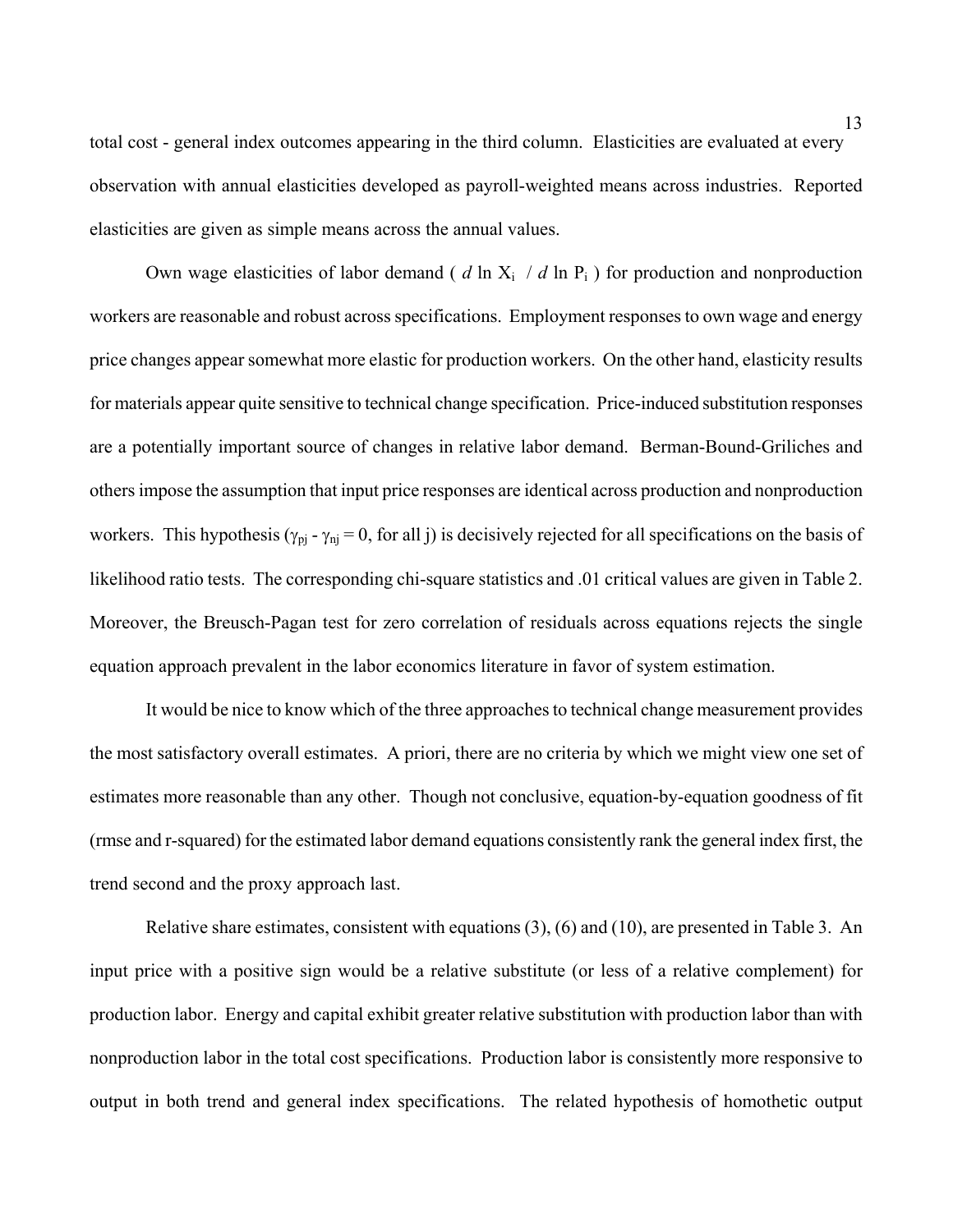responses across all inputs ( $\gamma_{iv} = 0$ , for all i) is rejected below. Note that neither homotheticity nor constant returns to scale are imposed. This is a degree of generality that would typically be sacrificed if dynamic adjustment of quasi-fixed inputs were introduced (Morrison Paul and Siegel (2001)).

Table 3 also provides a summary of technical change findings across the alternative specifications. Hicks-neutral technical change across all inputs is decisively rejected, indicating NNTC (see Betts (1997, p. 148)). The underlying parameter estimates from Table 1 reveal input-specific technical change to be labor-saving and materials-using. Skill-neutral technical change between production and nonproduction labor is rejected as well for each of the six specifications. The hypothesis is expressed  $\gamma_{pt}$  -  $\gamma_{nt}$  = 0 for trend-based estimates,  $\gamma_{pz}$  -  $\gamma_{nz}$  = 0 for the proxy approach and  $\gamma_{pt}$  -  $\gamma_{nt}$  = 0 for all t with the general index. While shares of both labor categories experience average annual declines associated with technical change, SBTC finds support in every case. This is not to say that all specifications yield the same estimates of technical change effects. Indeed, the proxy specifications indicate technical change responses of substantially smaller magnitudes than those found through the trend and general index approaches. Nonetheless, the relative labor demand response in all six cases is production labor-saving in absolute terms and relative to nonproduction labor.

#### *Path of Skill-Biased Technical Change*

There is a fundamental distinction between the alternative approaches. The time path of skillbiased technical change, in the proxy approach, relies on the estimated coefficients on the proxy variable in the labor share equations and on the observed time path of the proxy. Estimates of input bias derived from the trend approach will be time-invariant, despite the general flexibility of the cost function (Kumbhakar (2002, p.248)). In contrast, the estimated time path of skill-biased technical change using the general index approach is unconstrained with respect to observable variables and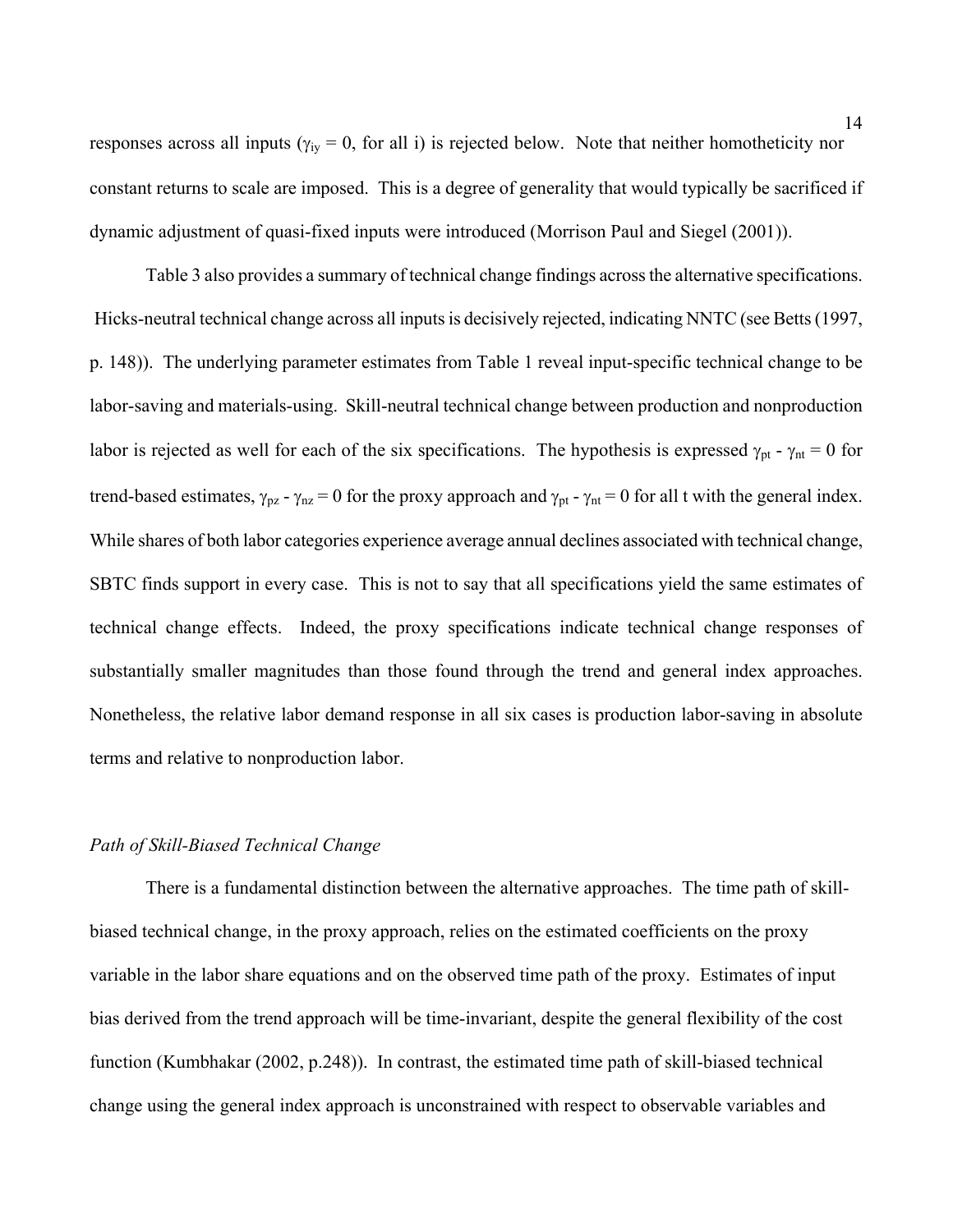time.

An effective comparison between alternatives is displayed in Figures 1 and 2. Each series represents the cumulative effect of skill-biased technical change on relative factor shares of the two categories of labor. The pattern is quite similar in both the total cost and variable cost cases. The trend and general index indicate similar overall effects from SBTC exceeding that measured by the proxy approach. However, the general index provides substantial variation around the linear trend. The trend can be modeled as a special case of the general index, consistent with Kumbhakar (2002) in this context, by imposing  $\gamma_{it} = \beta_i$  t for each i and all t other than the initial period where  $\gamma_{it} = 0$ . The time period-specific parameters are constrained to a linear path with a constant difference between the year-to-year estimates of the general index in each of the share equations. This restriction is rejected for our sample of U.S. manufacturing industries. The associated chi-square statistics and .01 critical values (in parentheses) are 5212.9 (185.3) for the total cost specification and 3079.7 (143.9) for the variable cost specification.

Within the general index measure most of the SBTC appears to occur during the ten to fourteen years preceding 1983. This may seem a bit surprising given the focus of the SBTC discussion on the 1980's not on the 1970's. While we explore these matters further in the next section, a few immediate qualifications should be noted. First, the absence of SBTC does not preclude within-industry labor demand shifts. Second, relative wages are treated as exogenous in our analysis. Third, the data refer only to manufacturing production establishments and do not represent the economy as a whole. These three observations are important in reconciling our findings with the prevailing sense of labor demand patterns.

As mentioned previously, the general index supports meaningful point-to-point tests for SBTC effects. These can be implemented simply as linear combinations of general index parameter  $(\gamma_{it})$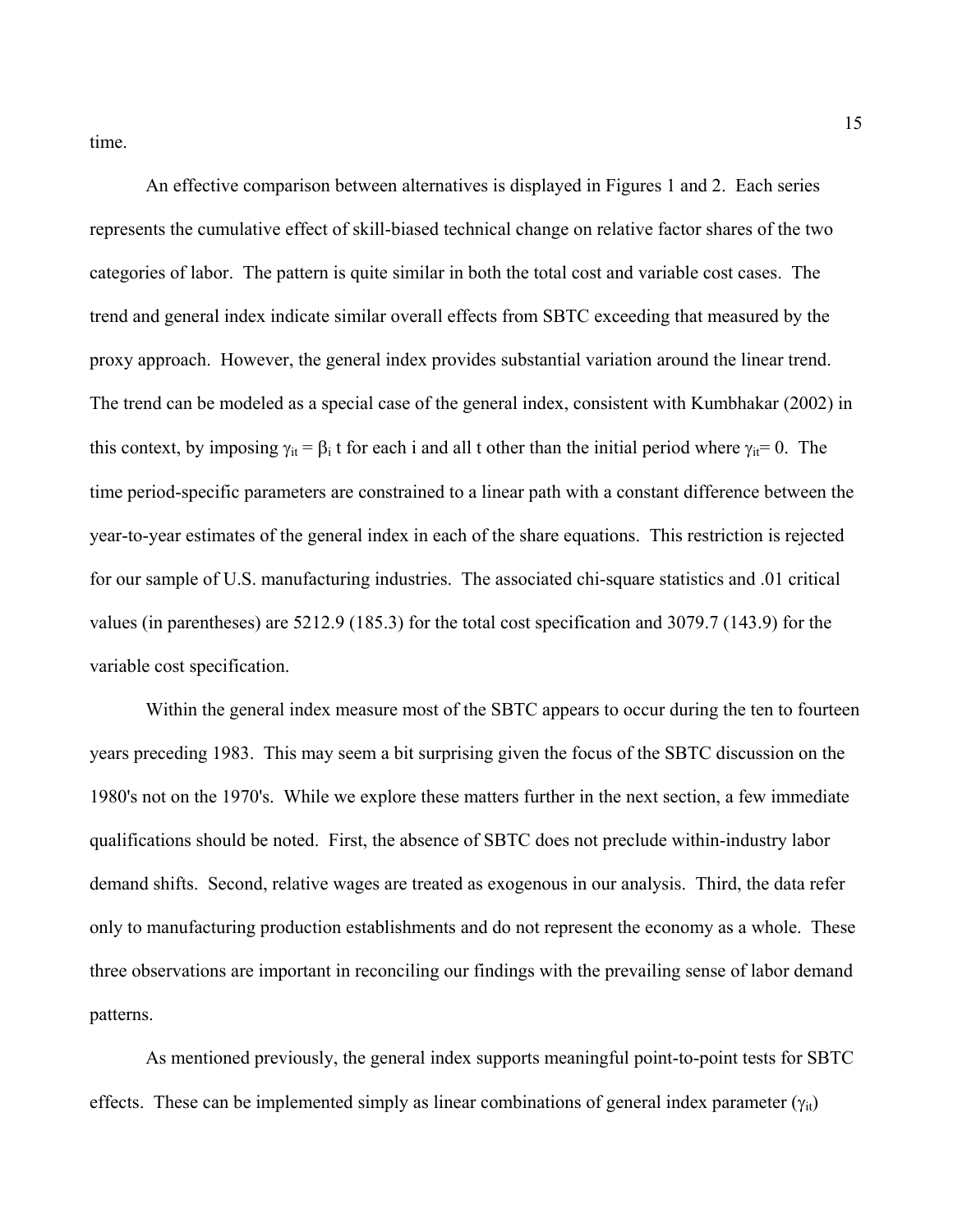estimates. We form the expression  $(\gamma_{pt} - \gamma_{p, t-q}) - (\gamma_{nt} - \gamma_{n, t-q})$  where t-q represents the earlier comparison year. Based on the total cost specification we find statistical support for our visual interpretation of the series. As shown in Table 4, SBTC is evident for various subperiods throughout 1963-83. Skill-neutral technical change cannot be rejected for selected ranges over the 1983-96 period.

#### **4. Reconsidering Technical Change in U.S. Manufacturing**

#### *Industry Heterogeneity*

Our focus in the preceding sections has been on alternative estimates of the time path of skillbiased technical change common throughout U.S. manufacturing. What about heterogeneity of input choice and the industry-specific nature of nonneutral technical change? These become especially important considerations as we prepare to evaluate potential sources of skill bias over time across diverse industry settings.

A number of empirical approaches appear in the related labor demand literature. Betts (1997) implements an effective treatment of industry heterogeneity through estimation of separate equations for each of 16 manufacturing industries. However, feasibility requires that a trend restriction be imposed on the time path of technical change. Berman, Bound and Grilliches (1994), Morrison Paul and Siegel (2001) and others employ time-differenced share equations to control for industry heterogeneity. A prevalent concern in the production literature is that reducing the systematic variation in the data through differencing is undesirable and could exaggerate bias due to measurement error (Griliches and Hausman (1986), Roberts and Skoufias (1997)).

The alternative proposed by Baltagi, Griffin and Rich (1995) relies on the conceptual treatment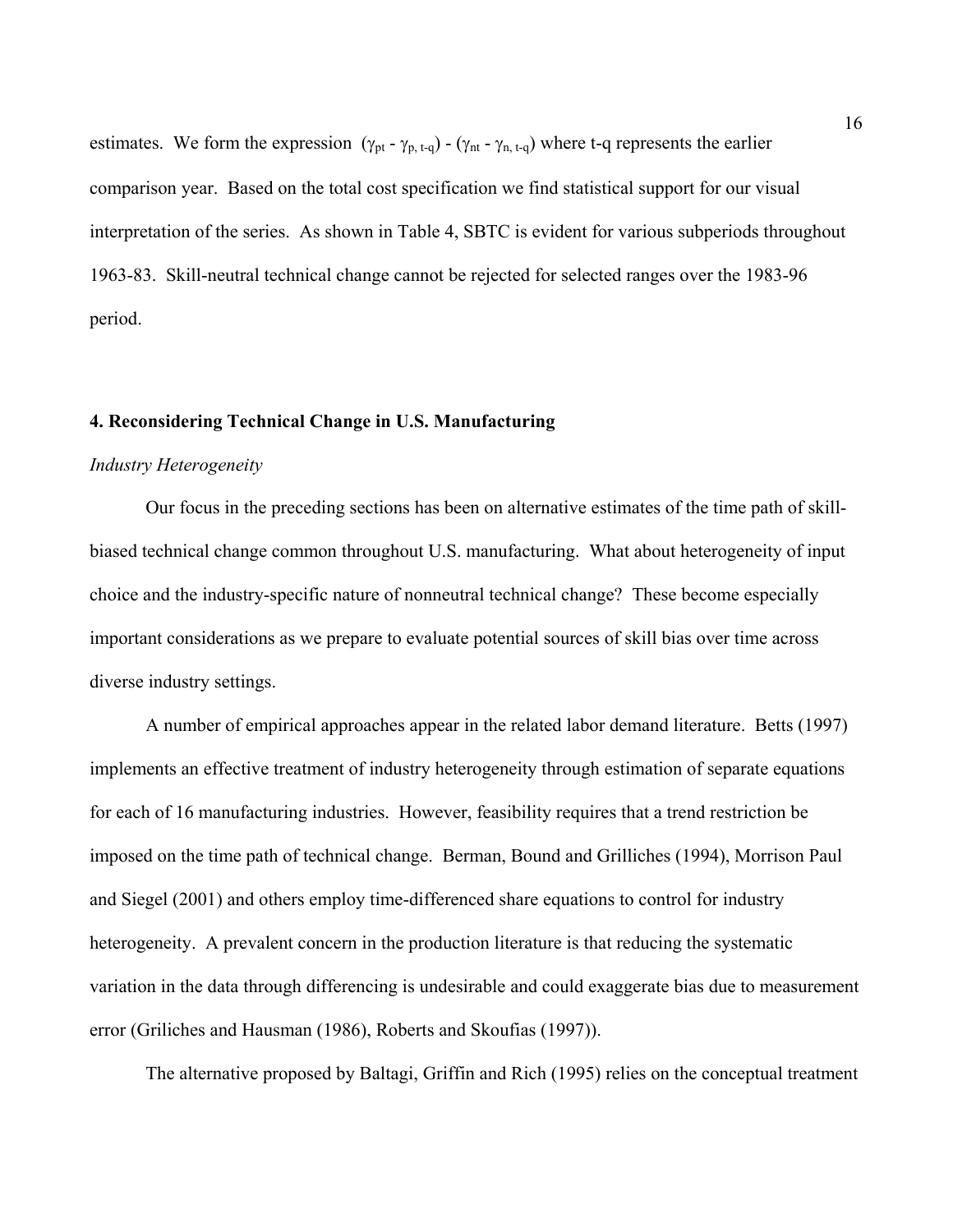of technical change as a residual. Adapting this approach to the present context permits us to develop industry-specific measures of nonneutral technical change for each factor of production. For the total cost - general index specification, the estimated system of factor share equations can be restated as

$$
S_{ist} = \alpha_i + \Sigma_j \gamma_{ij} \ln P_{jst} + \gamma_{iy} \ln Y_{st} + \mu_{ist}
$$
 (11)

where  $\mu_{\text{ist}}$  is the error associated with each input (i), industry (s) and time period (t). The two-way error components can be expressed

$$
\mu_{\text{ist}} = A_{\text{it}} + \lambda_{\text{is}} + \varepsilon_{\text{ist}} \tag{12}
$$

in terms of input-specific time elements  $(A_{it})$ , input-specific industry effects  $(\lambda_{is})$  and input-specific residuals ( $\varepsilon_{\rm{ist}}$ ) corresponding to each observation. With panel data we are able to model the time and industry elements in fixed effects form

$$
S_{ist} = \alpha_i + \sum_j \gamma_{ij} \ln P_{jst} + \gamma_{iy} \ln Y_{st} + \sum_t \gamma_{it} D_t + \sum_s \lambda_{is} D_s + \epsilon_{ist}
$$
 (13)

The time dummies  $(D_t)$  provide the general index estimates  $(\gamma_{it})$  of input-specific technical change effects across U.S. manufacturing. In contrast to the trend approach there is no constraint imposed on the time path of these estimates. Following Roberts and Skoufias (1997) we adopt industry fixed effects (D<sub>s</sub>) at the two-digit SIC level with estimates of  $\lambda_{is}$  relating to input efficiency specific to industry s and invariant to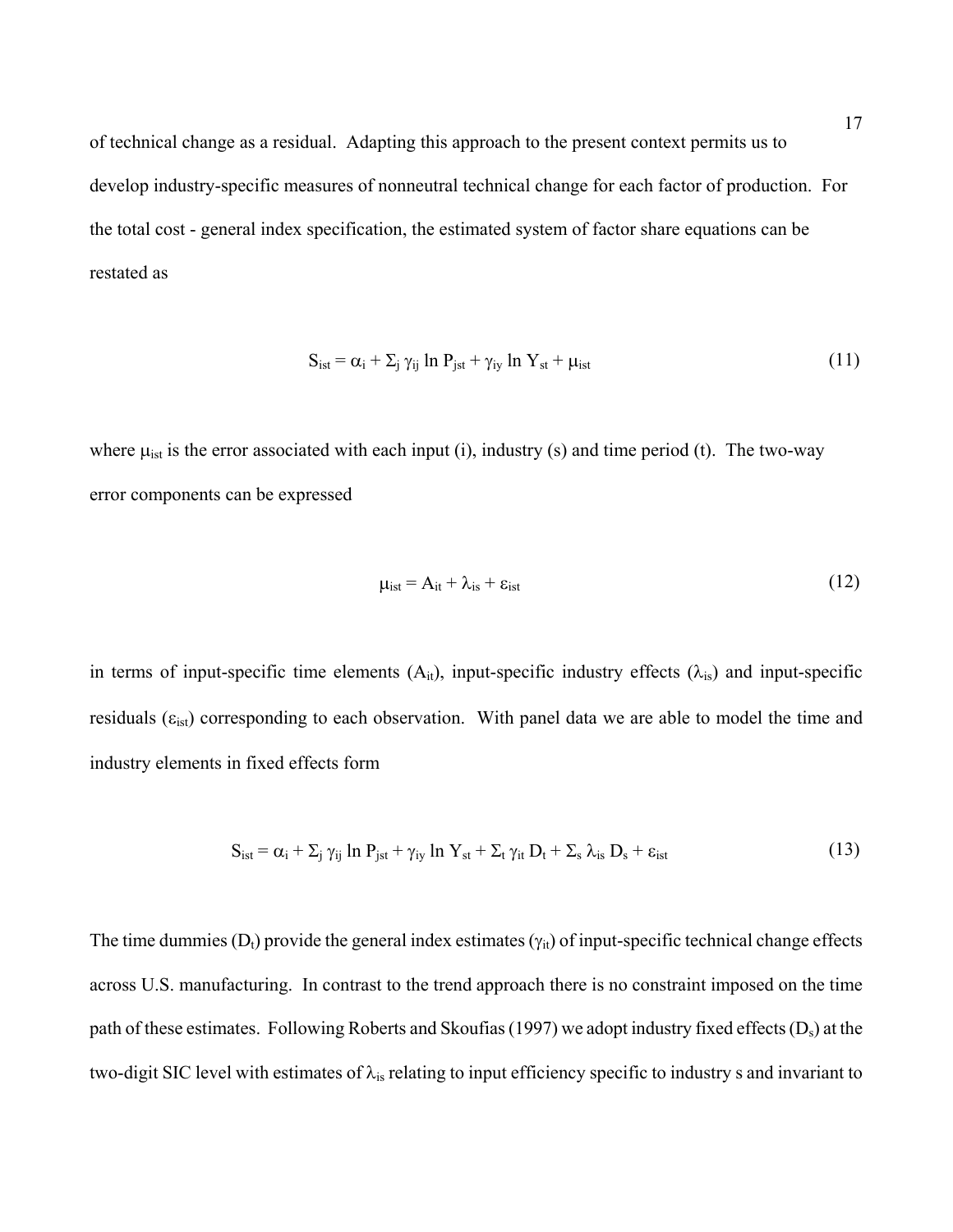time. The remaining error component  $\varepsilon_{\rm{ist}}$  is an input-specific random disturbance unique to the detailed industry and time period. The theoretically-motivated potential for correlation among the  $\varepsilon_{\text{ist}}$  errors across the i input share equations is provided for through the iterated seemingly unrelated regression estimation (ISURE) procedure.

The  $\mu_{\text{ist}}$  indicated in equation (12) can be reconstructed by combining the  $A_{it}$  series with fixed industry effects ( $\lambda_{is}$ ) and first round input demand residuals, taken as estimates of  $\varepsilon_{ist}$ . The resulting inputspecific indices of technical change form a panel of estimates that serve as the basis for subsequent analysis. These residual-based input-specific indices are not constrained to follow the same time path across industries. Table 5 presents a summary of the resulting indices for U.S. manufacturing industries in terms of the implied average annual pace of skill-biased technical change over the 1959-1996 period.

 There is substantial variation in SBTC across 2-digit industries ranging from -.0054 in printing and publishing to -.0025 in food and kindred products. The order of presentation in Table 5 is based on the contribution to the payroll-weighted average of -.0039 across manufacturing. That is, industries with a relatively large proportion of total manufacturing payroll and an average or above average pace of SBTC appear toward the top. The variation across 4-digit industries is greater ranging from -.0108 in the manufacture of accounting machines ((SIC 3578, including point-of-sale devices, fund transfer devices and automated teller machines) to +.0012 in bottled and canned drinks (SIC 2086, including carbonated water, fruit juice, soft drinks and beer). With this industry-specific measure exceeding zero for only four of 459 industries, the general finding of SBTC for U.S. manufacturing would appear relatively robust to industry heterogeneity concerns.

#### *Evaluating Proposed Sources*

Estimates of nonneutral technical change effects throughout U.S. manufacturing are captured in A<sub>it</sub>,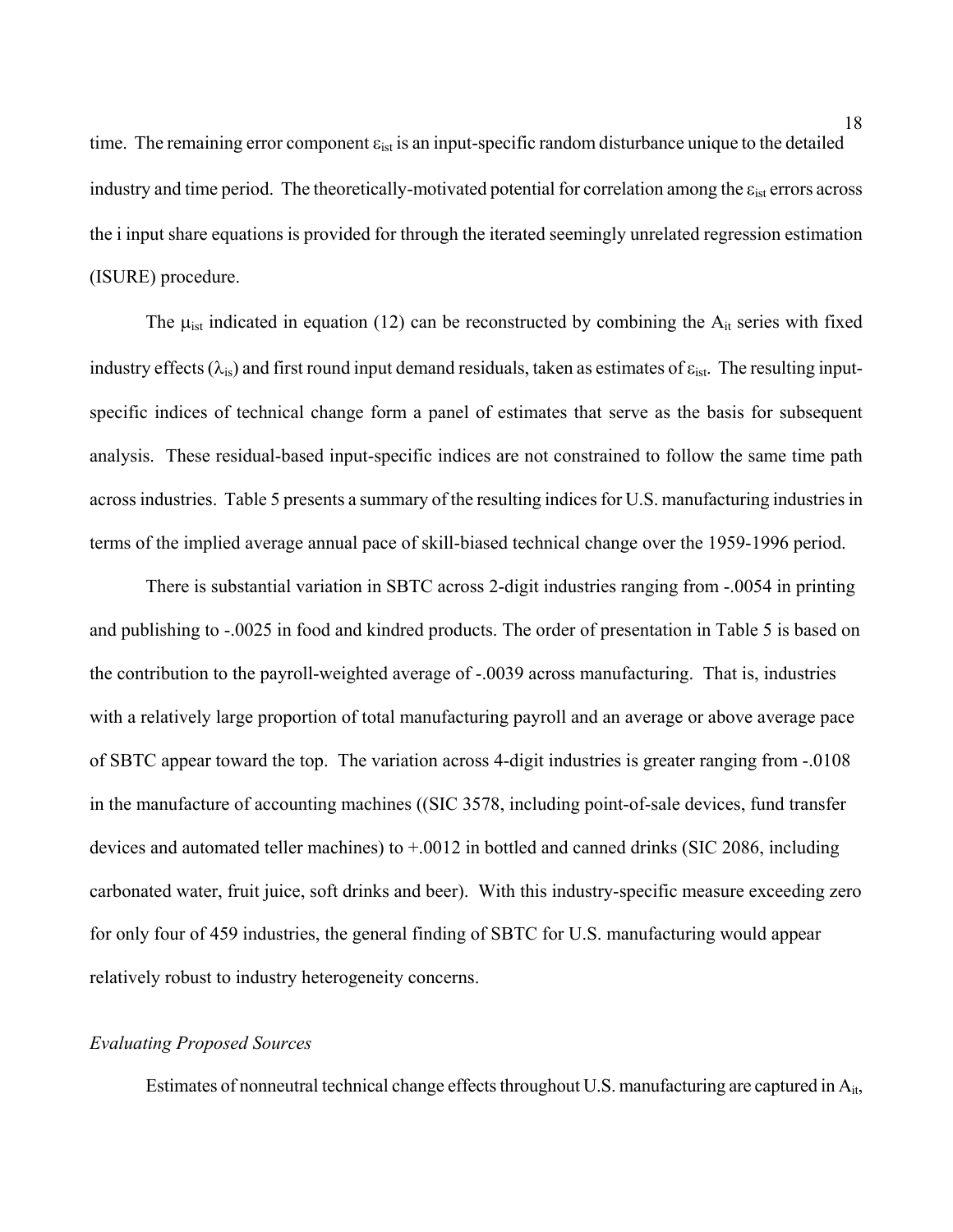the derivative of the i<sup>th</sup> input demand with respect to time. First round parameter estimates are used to develop A<sub>it</sub> series based on the total cost version of equation (9). Unlike conventional trend estimates, these measures of nonneutral technical change are unconstrained time series for each input. This is a distinguishing feature of the general index that facilitates evaluation of potential sources. Subsequent analysis based on the  $A_{it}$  time series alone would relate aggregate employment patterns to manufacturingwide diffusion of technical advances.

On the other hand, a panel data approach makes use of additional information on non-uniform adoption patterns across the original units of observation. The input-specific indices of technical change,  $\mu_{\text{ist}}$  based on equation (12), provide a panel of estimates that form the basis for subsequent analysis. A system of regression equations is formed for each input (i) in which the  $\mu_{\text{ist}}$  series are regressed on a common set of proposed sources of technical change  $(Z_{st})$ . Irrespective of possible correlation of errors across equations, with common regressors the ISURE procedure is equivalent to OLS.

Our main objective is to demonstrate how the general index approach might be used; however, the proposed elements of technical change in this exercise relate to measures that have appeared elsewhere in the literature. We consider nine measures, each observable at the 2-digit SIC level throughout our sample period. The high-tech capital measure found in other studies is a collection of several different investment accounts. Separate Z<sub>st</sub> variables are introduced for *personal computer & network* equipment, *mainframe & equipment*, *software*, *communications equipment*, *instruments* and *office equipment*. In each case, we form the ratio of investment in a specific category to total new investment.

The Bureau of Economic Analysis also provides investment information on a range of asset classes. Estimates of the average *age of industrial machinery* are included to capture vintage upgrading of capital equipment. A separate variable for *industrial equipment and structures* records new investment in these categories as a proportion of total investment. The ratio of *business service outsourcing* expenses to total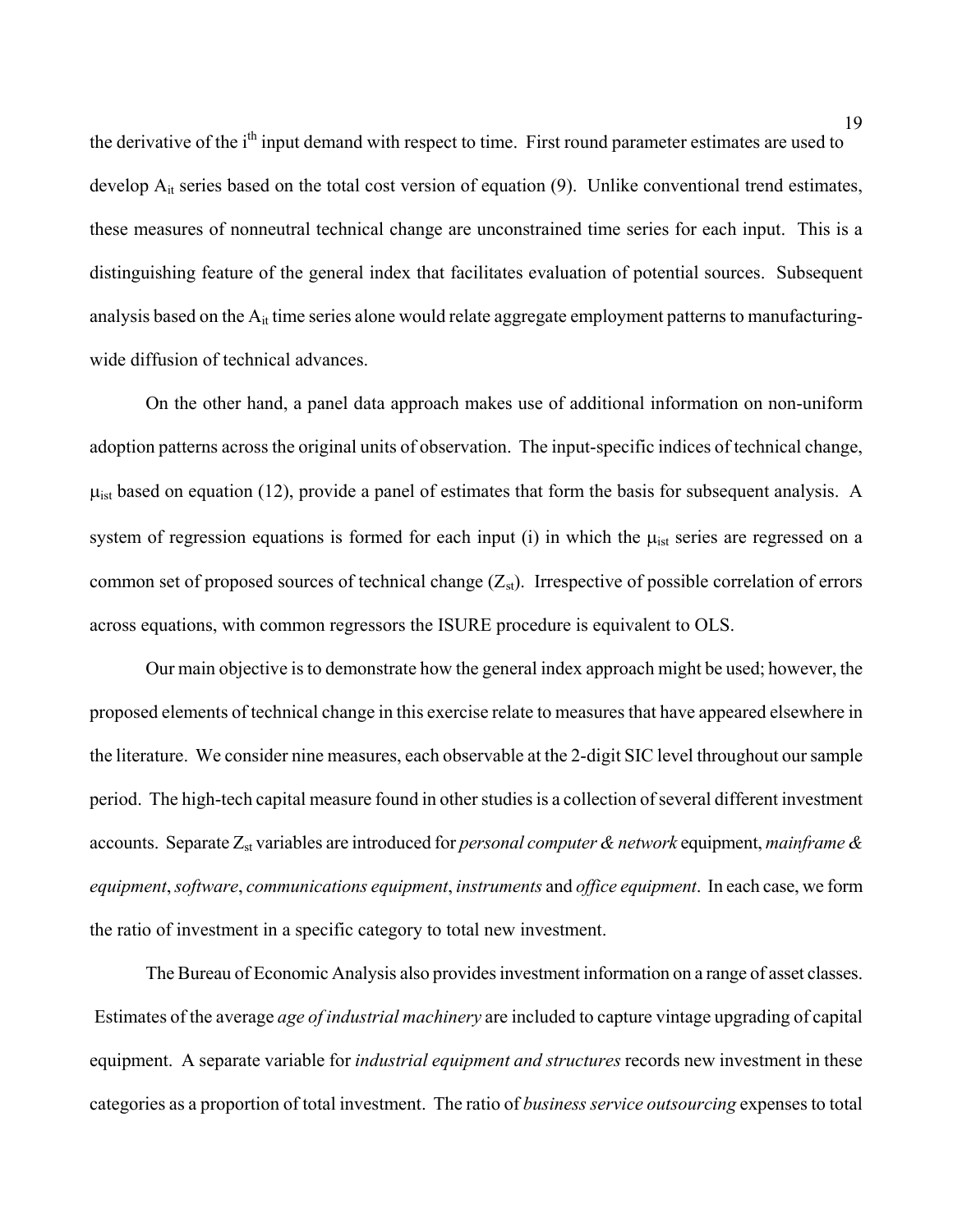cost may proxy for innovations in organizational boundaries or simply address input measurement error. Following Morrison Paul and Siegel (2001), we derive our outsourcing measure from the Bureau of Labor Statistics KLEMS file.

Parameter estimates for production and nonproduction labor are presented in Table 6, with relative labor demand results formed as cross-equation linear combinations. Cost shares for both groups of labor decrease with an increase in personal computer and network investments. This response is skill-biased with the total cost share of production labor experiencing a relative decline. New investments in communication equipment are nonproduction-using and nonneutral across the labor groups. Significant skill-biased responses are also evident for industrial equipment, office equipment, outsourcing, software and instruments.

Instrument-intensive investment may provide a unique indicator of automated process adoption in manufacturing plants. This category includes a wide variety of instruments for measurement (mechanical counters, temperature sensors, infrared scanners), analysis (flow instruments, integrated circuit testers, mass spectrometers), display (pressure gauges, digital displays) and manufacturing process control (pneumatic switches, boiler controls). Some of the most significant forms of labor-saving automation in manufacturing rely on a straightforward combinations of measurement and process control. Furthermore, some form of measurement and, in some cases, analysis would seem a prerequisite for quantitative analysis of any manufacturing process. Thus, instrument-intensive investment could serve as precursor for initial information technology investments and for subsequent adoption of advanced manufacturing technologies as described by Doms, Dunne and Trosky (1997).

Several of the items counted in instruments represent laboratory equipment and may well be correlated with R&D expenditures. On the other hand, the significant skill-bias associated with instruments, personal computers or office equipment may simply reflect complementarity between one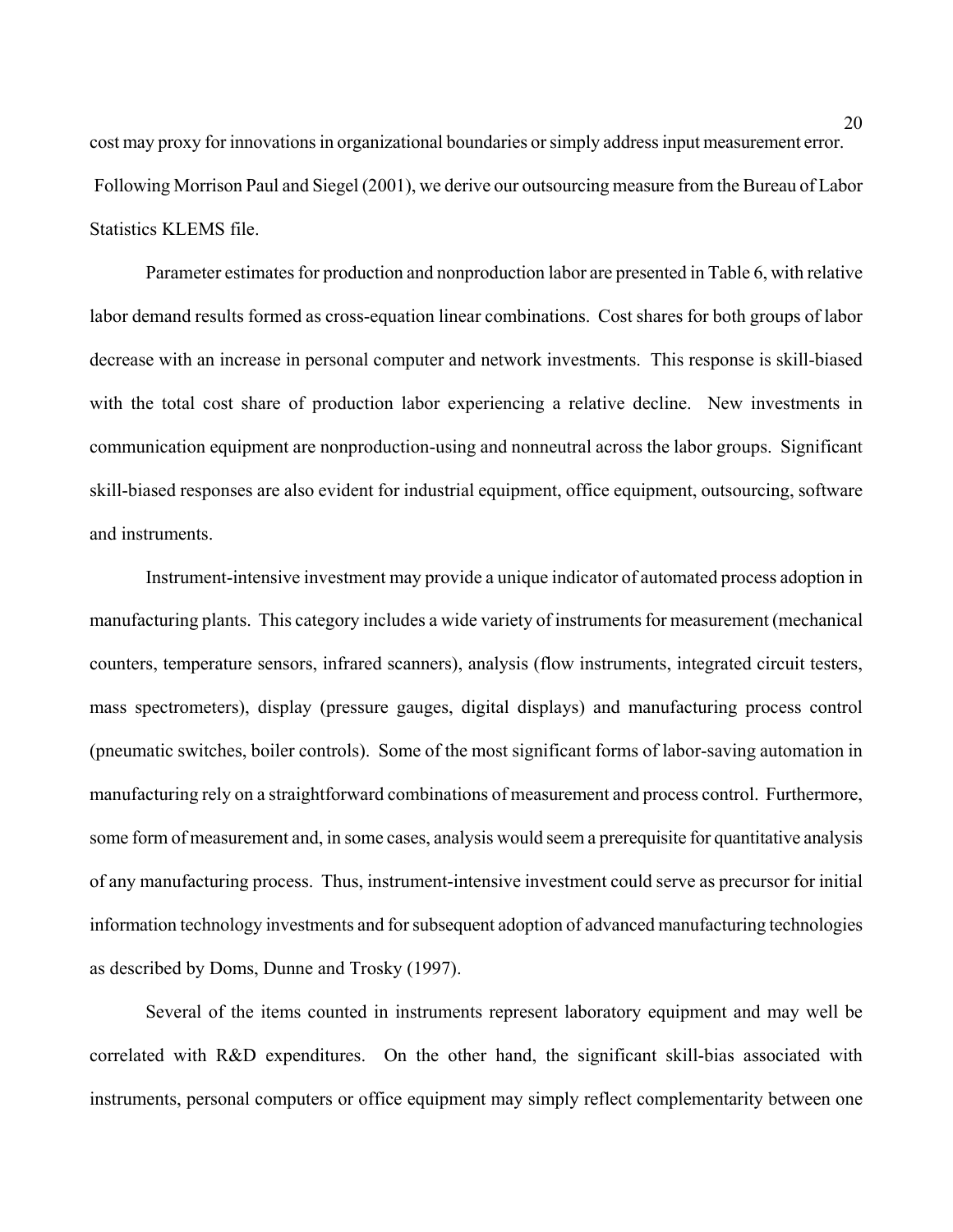group of labor and disaggregate capital inputs. An increased share of office-based (nonproduction) labor due to unexplained sources is associated with increased purchases of personal computers and other office equipment. This concern would be consistent with cautionary notes regarding pre-adoption skill patterns in Doms, Dunne and Trosky (1997) and Berman, Bound and Machin (1998).

#### *Decomposing Share Changes*

The post-1983 absence of SBTC in our results does not preclude within-industry labor demand shifts. Relative labor demand may be a function of input prices, output, and technical change as long as these primary determinants are not restricted from entering the input demand system. We separate relative share changes, as in (3), (6) and (10), into these components. The implications of our estimates from the total cost - general index specification appear in Table 7 for selected time periods of interest.

 Technical change is singularly responsible for the declining relative share for production workers over the 1973-1979 period. The magnitude of technical change reflects declining production share despite favorable price and output conditions. In particular, substantial price increases for both energy and capital encourage substitution toward production labor. The relative decline in production labor share accelerates during 1979-1983; however, the role of technical change is muted when compared to the preceding time period. A recession-driven decline in output and a large unexplained element contribute to continued deterioration of the "blue collar" share.

Over the 1983-1989 period technical change is an insignificant factor. All of the skill-biased decline can be explained by price-induced substitution. Energy prices are falling over this period and energy is a substitute for production labor. Relative wages for production labor are falling as well and this tends to further reduce the production labor share. The direct negative effect of a declining wage on cost share dominates indirect employment gains through substitution responses. As shown in previous studies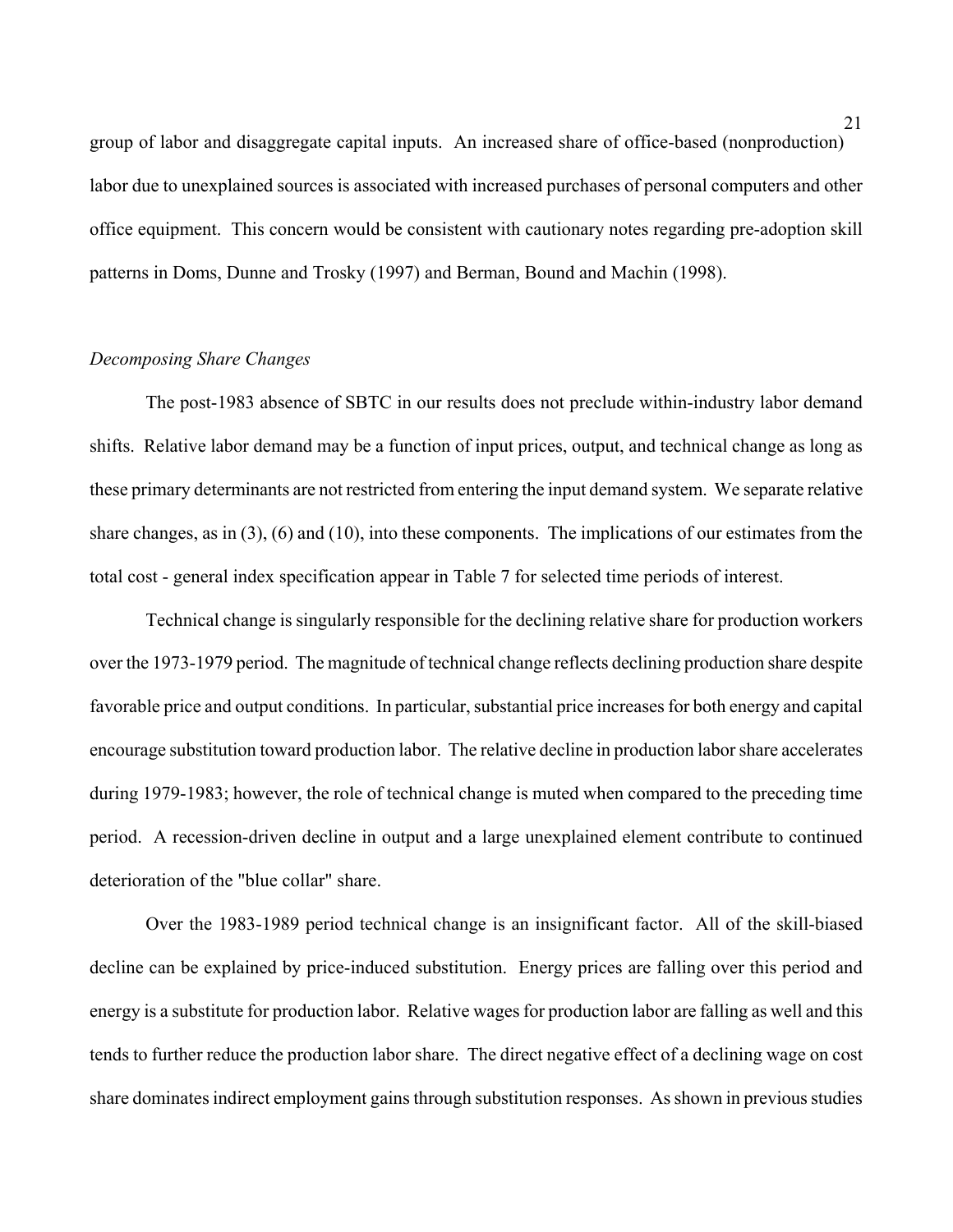by Levy and Jondrow (1986) and Betts (1997), price-induced substitution and nonhomothetic output responses may overshadow nonneutral technical change.

In the tradition of the microeconomic production literature, we take relative wage patterns to be exogenous to the decisions of our 4-digit SIC industries. This is a significant departure from Berman, Bound and Griliches (1994) and Machin and Van Reenen (1998) and deserves further consideration. Relative wages for production workers in our sample do decline sharply from 1983 onward. By our estimates, this reduces the relative cost share of production labor. There is a simultaneity concern to the extent that labor demand shifts driven by technical change at the 4-digit SIC level in manufacturing are responsible for the wage patterns. There are a host of potential contributing sources for the observed wage patterns including labor supply concerns, economy-wide technical change or issues related to labor market institutions (Fortin and Lemieux (1997), Goux and Maurin (2000), Wolff (2002)). The econometric hazards of excluding wages from the cost share regression are exacerbated to the extent that wage patterns are determined by forces such as these that are exogenous to our detailed manufacturing industries.

In the lower panel of Table 7 we examine the implications of the proposed sources of technical change on observed relative share changes. Can we explain relative share changes that cannot be attributed to price and output responses? It may be worth noting at the outset that the unexplained portion is substantial in each time period. Our nine proposed sources offer only a partial glimpse of actual determinants within the "black box" of nonneutral technical change. A clear advantage of the general index approach over direct inclusion of these proxies in the system of cost shares is that our first round estimates remain unaffected by our inability to completely account for the sources of technical change.

Instruments are the most important element over the 1973-1979 period. Communication equipment, software, personal computers and instruments all contribute to skill-biased technical change over 1979-1983. Personal computers first appear in the manufacturing data in 1982 and overtake new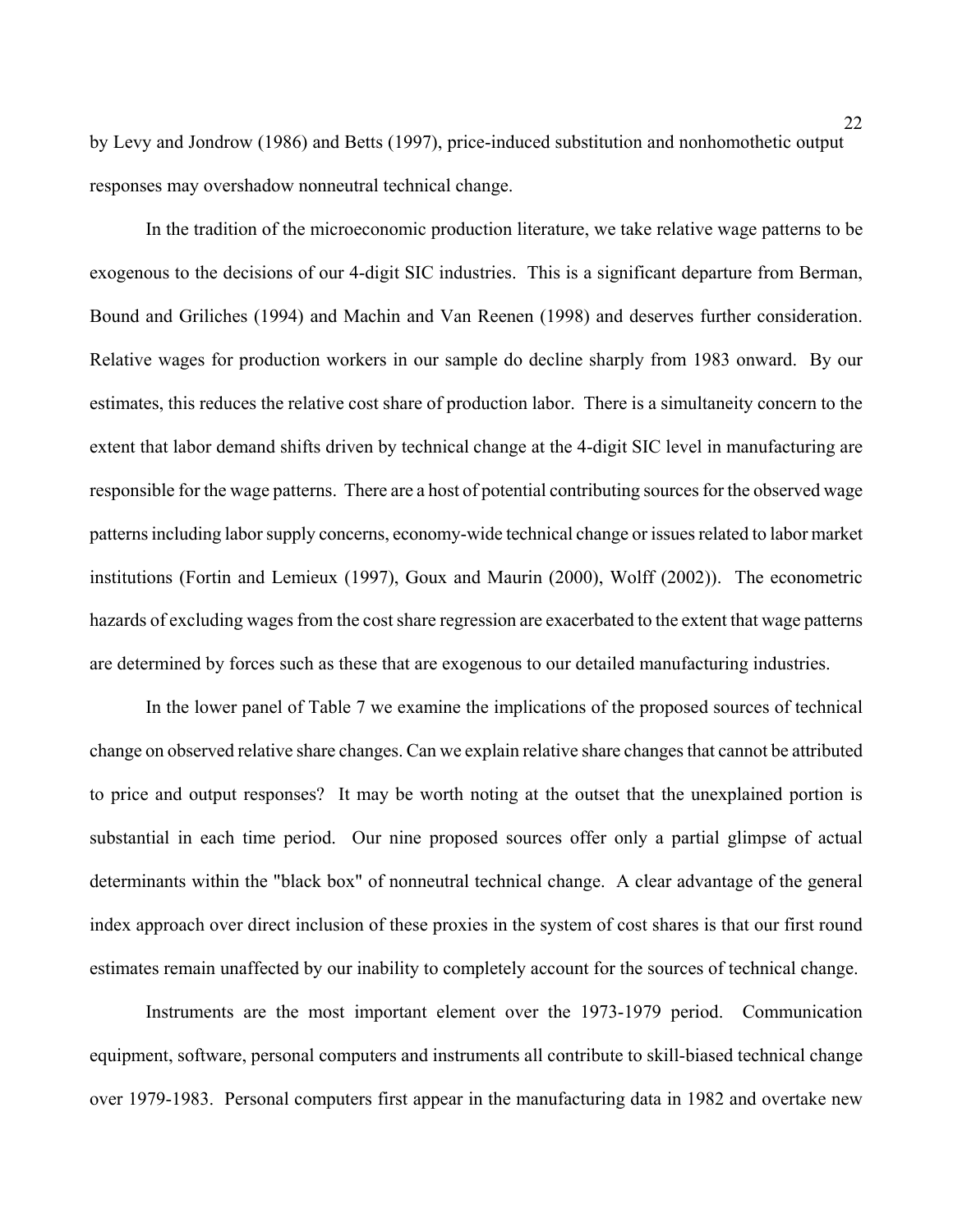mainframe spending by 1994. Personal computers and software (not restricted to PC's) become increasingly important during the 1979-1983 and 1983-1989 periods as contributors to SBTC. Thus, we are able to reconcile our findings with Berman, Bound and Griliches. We find significant technical change through 1983 that would be included in their 1979-1987 analysis. We also find SBTC responses to personal computers and software that extend through the late 1980's despite the overall finding of insignificant technical change for that period.

#### **5. Concluding Observations**

The production literature offers a system-based trend approach to the measurement of nonneutral technical change. Due to overriding interest in the sources of skill-biased technical change, a reduced form proxy approach has become more prevalent. The general index approach conveys the advantages of both alternatives and provides an effective framework for evaluating skill-biased technical change in the context of a flexible cost system. This approach offers an especially useful empirical framework for industryspecific studies where proposed sources of technical change can be identified.

In our application to U.S. manufacturing industries we establish an explicit time path showing significant production labor-saving technical change ending by 1983. This would seem to diminish the case for SBTC in manufacturing industries as a contemporary source of 1980's U.S. earnings patterns. Our exploration of the sources of technical change reveals a number of contributing elements including instruments, communications equipment, personal computers, software and a substantial unexplained portion. The particular timing and diverse sources identified here add emphasis to a concluding statement in Berman, Bound and Griliches (1994): "These trends support the notion that, historically, biased technological change has been an important source of increased (relative) demand for skilled labor. They also suggest that we avoid exaggerating the uniqueness of the computer revolution."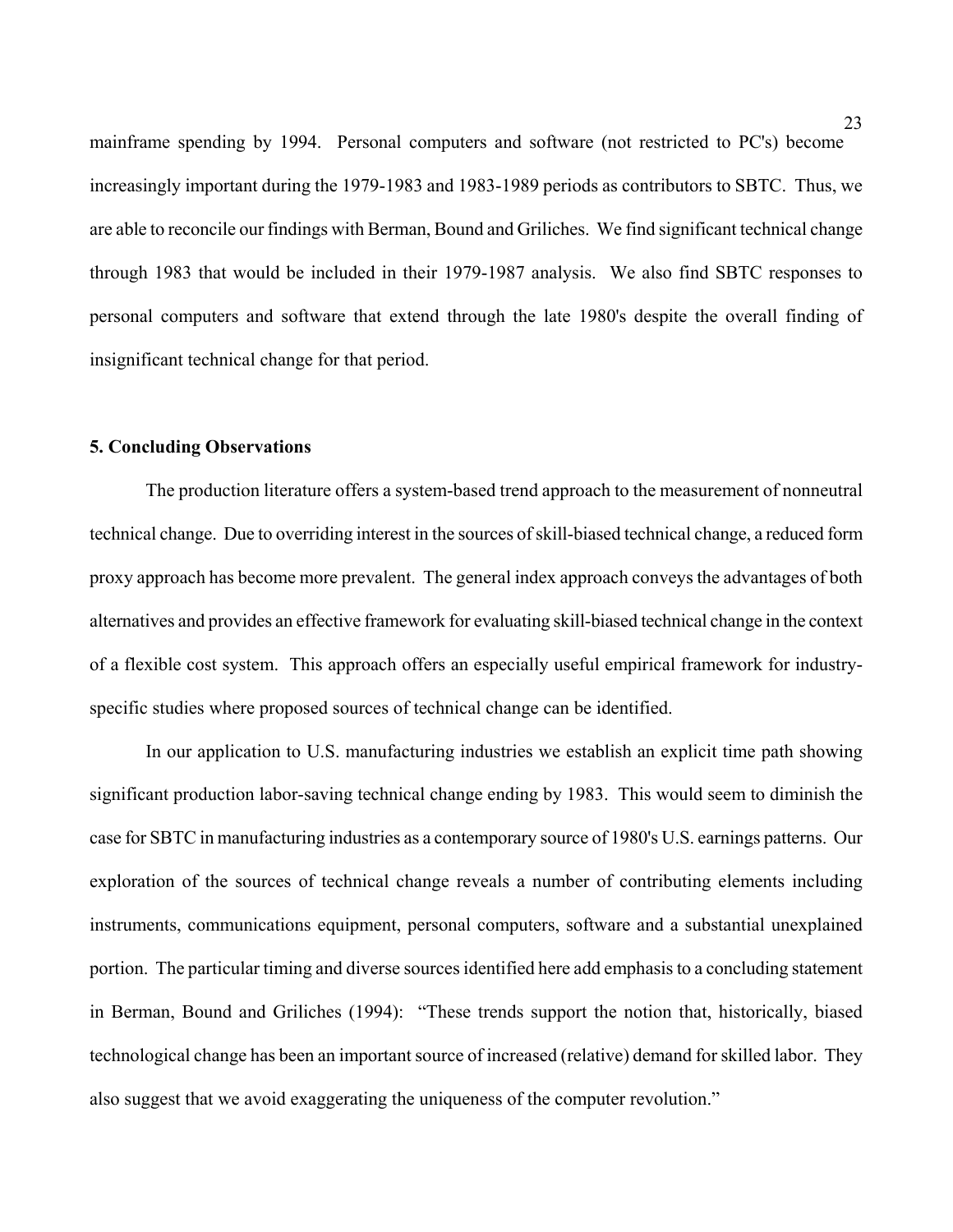#### Footnotes:

Chris Abrams provided valuable research assistance. We appreciate comments offered by several participants at the "Current Developments in Productivity and Efficiency Measurement" conference at the University of Georgia and the 2003 Econometric Society North American Meetings at Northwestern University. The authors would also like to thank two anonymous reviewers, Jeff Dorfman and seminar participants at Texas A&M University and Illinois State University.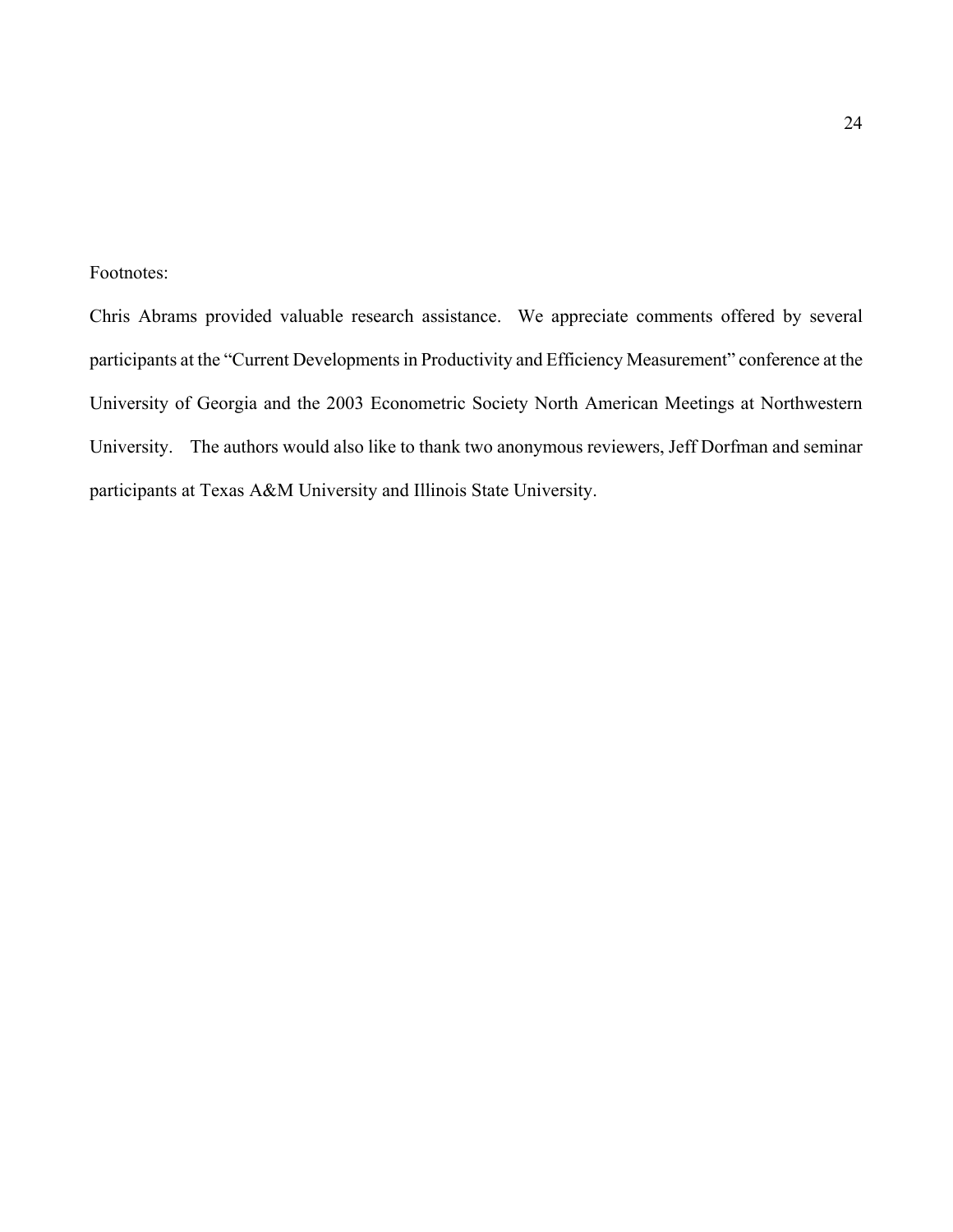#### **References**

- Acemoglu, D., 2002. Technical change, inequality and the labor market, Journal of Economic Literature 40, 7-72.
- Baltagi, B., Griffin, J., 1988. A general index of technical change, Journal of Political Economy 96, 20- 41.
- Baltagi, B., Griffin, J., Rich, D., 1995. The measurement of firm-specific indexes of technical change, Review of Economics and Statistics 77, 654-663.
- Berman, E., Bound, J., Griliches, Z., 1994. Changes in the demand for skilled labor within U.S. manufacturing: evidence from the annual survey of manufactures, Quarterly Journal of Economics 109, 367-397.
- Berman, E., Bound, J., Machin, S., 1998. Implications of skill-biased technological change: international evidence, Quarterly Journal of Economics 113, 1245-1280.
- Berndt, E., Morrison, C., 1994. High-tech capital formation and economic performance in U.S. manufacturing industries: an exploratory analysis, Journal of Econometrics 65, 9-43.
- Betts, J., 1997. The skill bias of technological change in Canadian manufacturing industries, Review of Economics and Statistics 79, 146-150.
- Binswanger, H., 1974. The measurement of technical change biases with many factors of production, American Economic Review 64, 964-976.
- Bound, J., Johnson, G., 1992. Changes in the structure of wages in the 1980's: an evaluation of alternative explanations, American Economic Review 82, 371-392.
- Breusch, T., Pagan, A., 1980. The LM test and its applications to model specification in econometrics, Review of Economic Studies 47, 239-254.
- Doms, M., Dunne, T., Troske, K., 1997. Workers, wages and technology, Quarterly Journal of Economics 112, 253-290.
- Fortin, N., Lemieux, T., 1997. Institutional changes and rising wage inequality: is there a linkage, Journal of Economic Perspectives 11, 75-96.
- Goux, D., Maurin, E., 2000. The decline in demand for unskilled labor: an empirical analysis method and its application to France, Review of Economics and Statistics 82, 596-607.
- Johnson, G., 1997. Changes in earnings inequality: the role of demand shifts, Journal of Economic Perspectives 11, 41-54.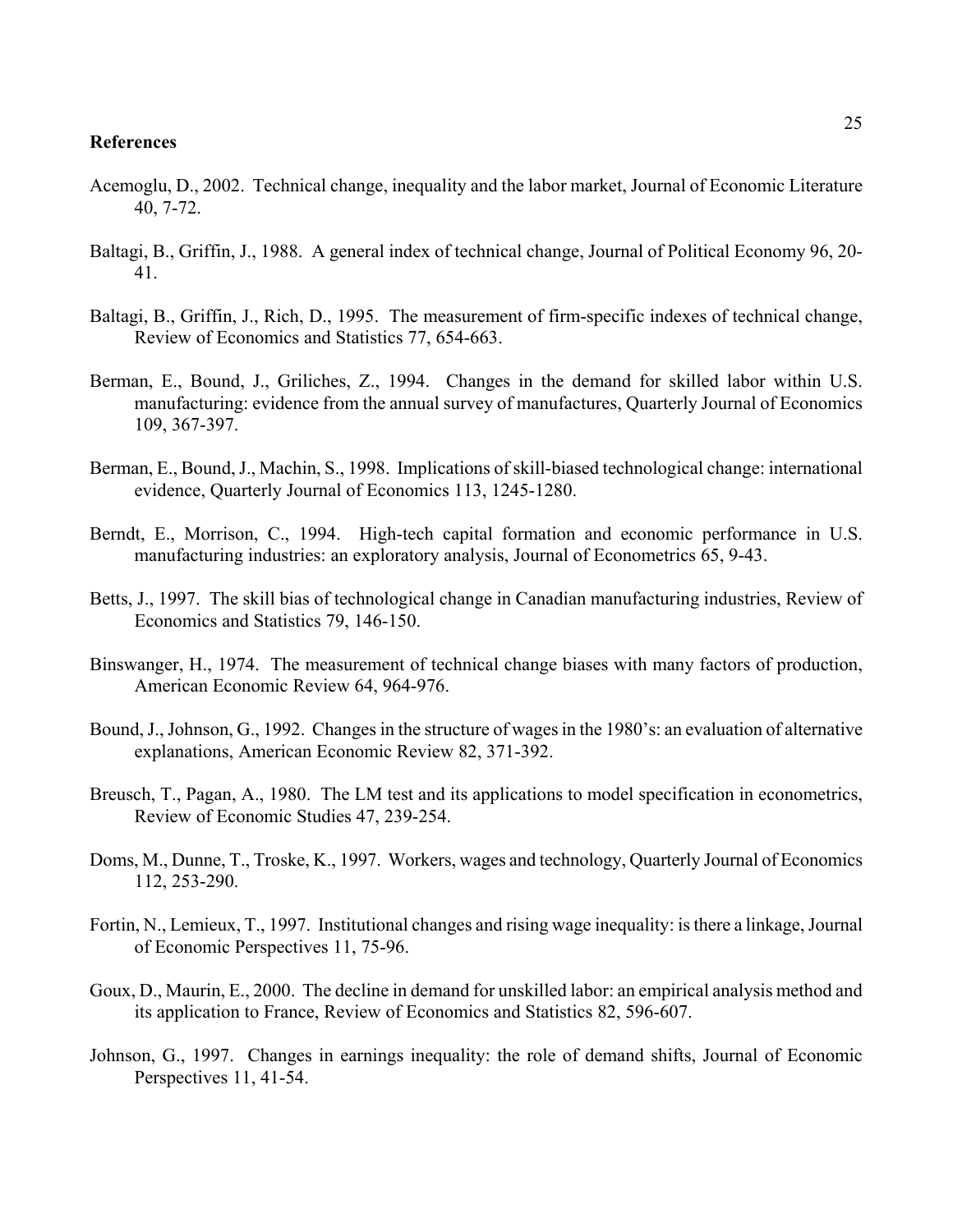- Kumbhakar, S., 2002. Decomposition of technical change into input-specific components: a factor augmenting approach, Japan and the World Economy 14, 243-264.
- Levy, R., Jondrow, J., 1986. The adjustment of employment to technical change in the steel and auto industries, Journal of Business 59, 475-491.
- Machin, S., Van Reenen, J., 1998. Technology and changes in the skill structure: evidence from seven OECD countries, Quarterly Journal of Economics 113, 1215-1244.
- Morrison, C., Berndt, E., 1981. Short-run labor productivity in a dynamic model, Journal of Econometrics 16, 339-365.
- Morrison Paul, C., Siegel, D., 2001. The impacts of technology, trade and outsourcing on employment and labor composition, Scandanavian Journal of Economics 103, 241-264.
- Murphy, K., Welch, F., 1992. The structure of wages, Quarterly Journal of Economics 107, 285-326.
- Murphy, K., Welch, F., 1993. Occupational change and the demand for skill, 1940-1990, American Economic Review 83, 122-126.
- Nissim, J., 1984. The price responsiveness of the demand for labor by skill: British mechanical engineering, 1963-1978, Economic Journal 94, 812-825.
- Roberts, M., Skoufias, E., 1997. The long-run demand for skilled and unskilled labor in Colombian manufacturing plants, Review of Economics and Statistics 79, 330-334.
- Thomsen, T., 2000. Short cuts to dynamic factor demand modeling, Journal of Econometrics 97, 1-23.
- Wolff, E., 2002. The impact of it investment on income and wealth inequality in the postwar U.S. economy, Information Economics and Policy 14, 233-251.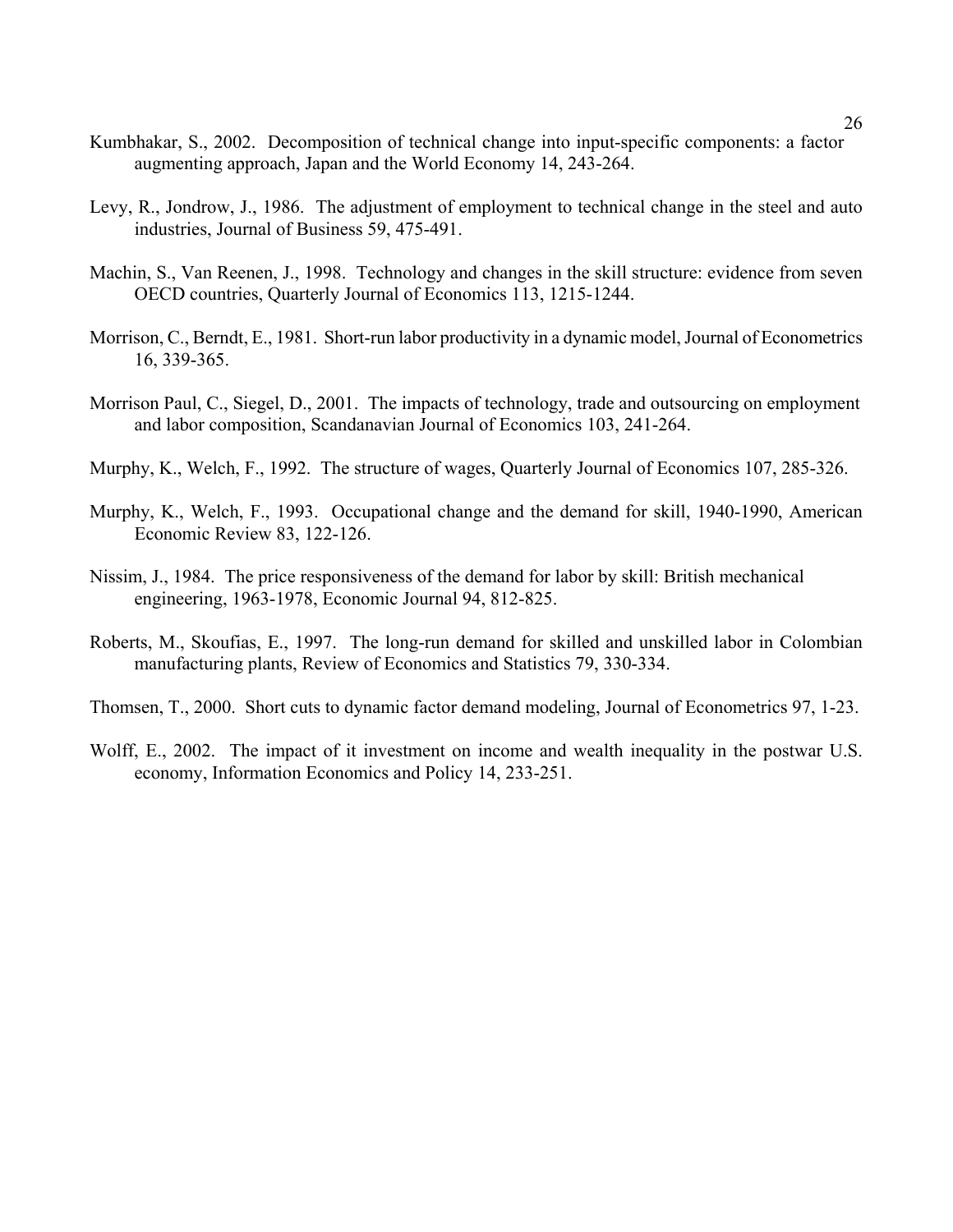| $\alpha_p$             | .421(.007)    | $\eta_{p,63}$          | .002(.003)      | $\alpha_n$             | .108(.008)    | $\eta_{n,63}$          | .001(.003)    |
|------------------------|---------------|------------------------|-----------------|------------------------|---------------|------------------------|---------------|
| $\gamma$ <sub>pp</sub> | $-.021(.001)$ | $\eta_{p,69}$          | $-.038(.003)$   | $\gamma$ <sub>np</sub> | $-.010(.001)$ | $\eta_{n,69}$          | $-.020(.003)$ |
| $\gamma$ <sub>pn</sub> | $-.010(.001)$ | $\eta_{p,73}$          | $-.081(.004)$   | $\gamma$ nn            | .032(.002)    | $\eta_{n,73}$          | $-.040(.003)$ |
| $\gamma$ pe            | .042(.001)    | $\eta_{p,79}$          | $-.182(.004)$   | $\gamma$ ne            | .009(.001)    | $\eta_{n,79}$          | $-.080(.003)$ |
| $\gamma$ <sub>pm</sub> | $-.098(.001)$ | $\eta_{p,83}$          | $-.224(.004)$   | $\gamma$ <sub>nm</sub> | $-.053(.001)$ | $\eta_{n,83}$          | $-.089(.003)$ |
| $\gamma_{pk}$          | .045(.001)    | $\eta_{p,89}$          | $-.237(.004)$   | $\gamma$ nk            | .021(.001)    | $\eta_{n,89}$          | $-.098(.003)$ |
| $\gamma$ py            | .084(.001)    | $\eta_{p,93}$          | $-.233(.004)$   | $\gamma$ <sub>ny</sub> | .041(.001)    | $\eta_{n,93}$          | $-.094(.003)$ |
|                        |               |                        |                 |                        |               |                        |               |
| $\alpha_{\,\rm e}$     | $-.140(.005)$ | $\eta$ <sub>e,63</sub> | $-.007(.002)$   | $\alpha_m$             | .713(.007)    | $\eta$ <sub>m,63</sub> | .013(.005)    |
| $\gamma$ <sub>ep</sub> | .042(.001)    | $\eta$ <sub>e,69</sub> | $-.002(.002)$   | $\gamma$ <sub>mp</sub> | $-.098(.001)$ | $\eta_{m,69}$          | .060(.005)    |
| $\gamma$ <sub>en</sub> | .009(.001)    | $\eta$ <sub>e,73</sub> | $-.004(.002)$   | $\gamma$ <sub>mn</sub> | $-.053(.001)$ | $\eta$ <sub>m,73</sub> | .117(.005)    |
| $\gamma$ ee            | $-.001(.001)$ | $\eta$ <sub>e,79</sub> | $-.002(.002)$   | $\gamma$ me            | $-.026(.001)$ | $\eta$ <sub>m,79</sub> | .249(.005)    |
| $\gamma$ em            | $-.026(.001)$ | $\eta$ <sub>e,83</sub> | $-.006(.002)$   | $\gamma$ mm            | .215(.002)    | $\eta_{m,83}$          | .303(.005)    |
| $\gamma$ ek            | $-.025(.001)$ | $\eta$ <sub>e,89</sub> | $-.021(.002)$   | $\gamma$ mk            | $-.038(.001)$ | $\eta_{m,89}$          | .358(.006)    |
| $\gamma$ ey            | .022(.001)    | $\eta$ <sub>e,93</sub> | $-.029(.002)$   | $\gamma$ <sub>my</sub> | $-.185(.002)$ | $\eta_{m,93}$          | .378(.006)    |
|                        |               |                        |                 |                        |               |                        |               |
| $\alpha_k$             | $-.102(.007)$ | $\eta_{k,63}$          | $-0.010(0.002)$ | rmse <sub>p</sub>      | .051          | $rsq_p$                | .629          |
| $\gamma$ $_{\rm kp}$   | .045(.001)    | $\eta_{k,69}$          | .001(.002)      | rmse <sub>n</sub>      | .038          | rsq <sub>n</sub>       | .574          |
| $\gamma$ kn            | .021(.001)    | $\eta_{k,73}$          | .008(.002)      | rmse <sub>e</sub>      | .027          | rsq <sub>e</sub>       | .416          |
| $\gamma$ ke            | $-.025(.001)$ | $\eta_{k,79}$          | .015(.002)      | rmse <sub>k</sub>      | .031          | $rsq_k$                | .584          |
| $\gamma$ km            | $-.038(.001)$ | $\eta_{k,83}$          | .016(.003)      |                        |               |                        |               |
| $\gamma$ kk            | $-.004(.001)$ | $\eta_{k,89}$          | $-.002(.003)$   |                        |               |                        |               |
| $\gamma_{\rm ky}$      | .031(.001)    | $\eta_{k,93}$          | $-.022(.002)$   |                        |               |                        |               |
|                        |               |                        |                 |                        |               |                        |               |

Table 1: Factor Demand System Parameter Estimates

Parameter estimates based on ISURE estimation of factor demand system based on total cost with general index representation of technical change. Subscripts refer to (p) production workers, (n) nonproduction workers, (e) energy, (m) materials, and (k) capital. Goodness-of-fit measures (rmse, rsq) are reported for each equation. Selected  $(\eta_{it})$  time index estimates are presented while industry fixed effect estimates are omitted. Standard errors are given in parentheses.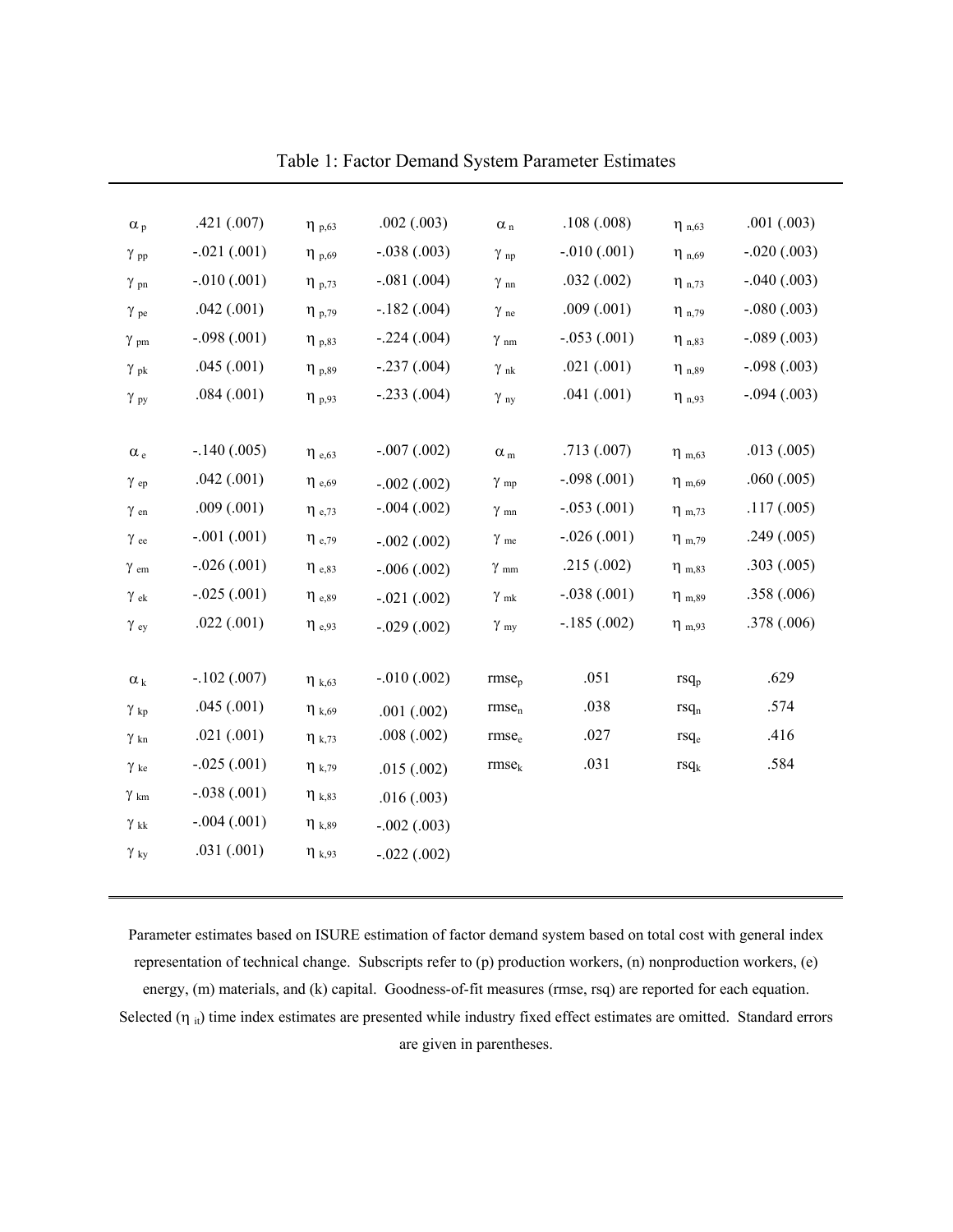|                              |         | total cost |         |         | variable cost |         |
|------------------------------|---------|------------|---------|---------|---------------|---------|
|                              | trend   | Zt         | A(t)    | trend   | Zt            | A(t)    |
| <b>Production Labor</b>      |         |            |         |         |               |         |
| own wage                     | $-.539$ | $-756$     | $-.665$ | $-.460$ | $-.696$       | $-.480$ |
|                              | (.013)  | (.013)     | (.013)  | (.013)  | (.012)        | (.013)  |
| cross wage                   | .147    | .042       | .044    | .187    | .067          | .193    |
|                              | (.010)  | (.010)     | (.011)  | (.011)  | (.010)        | (.011)  |
| energy                       | .185    | .147       | .328    | .206    | .156          | .290    |
|                              | (.006)  | (.006)     | (.007)  | (.006)  | (.006)        | (.008)  |
| materials                    | .048    | .465       | $-.103$ | .067    | .472          | $-.003$ |
|                              | (.008)  | (.006)     | (.008)  | (.008)  | (.006)        | (.008)  |
| capital                      | .160    | .102       | .396    |         |               |         |
|                              | (.006)  | (.006)     | (.008)  |         |               |         |
| equation rmse                | .056    | .062       | .051    | .058    | .066          | .054    |
| equation r-squared           | .558    | .446       | .629    | .578    | .456          | .632    |
| Nonproduction Labor          |         |            |         |         |               |         |
| own wage                     | $-.353$ | $-.465$    | $-.432$ | $-.328$ | $-.420$       | $-.284$ |
|                              | (.025)  | (.024)     | (.028)  | (.025)  | (.024)        | (.026)  |
| cross wage                   | .241    | .038       | .042    | .316    | .082          | .327    |
|                              | (.020)  | (.020)     | (.020)  | (.020)  | (.024)        | (.020)  |
| energy                       | .061    | .022       | .153    | .063    | $-.023$       | .025    |
|                              | (.011)  | (.011)     | (.014)  | (.012)  | (.012)        | (.016)  |
| materials                    | $-.030$ | .355       | $-.131$ | $-.051$ | .361          | $-.068$ |
|                              | (.012)  | (.008)     | (.012)  | (.012)  | (.008)        | (.012)  |
| capital                      | .082    | .058       | .369    |         |               |         |
|                              | (.011)  | (.011)     | (.016)  |         |               |         |
| equation rmse                | .040    | .042       | .038    | .043    | .045          | .043    |
| equation r-squared           | .538    | .498       | .574    | .543    | .501          | .553    |
| <b>Tests of Restrictions</b> |         |            |         |         |               |         |
| identical price responses    | 866.7   | 295.9      | 1209.2  | 4414.7  | 1001.1        | 6089.4  |
| across labor categories?     | (13.3)  | (13.3)     | (13.3)  | (11.3)  | (11.3)        | (11.3)  |
| zero correlations among      | 5086.9  | 4574.7     | 4432.9  | 1740.5  | 798.9         | 1945.3  |
| cross-equation residuals?    | (16.8)  | (16.8)     | (16.8)  | (11.3)  | (11.3)        | (11.3)  |

Table 2: Labor Demand Elasticities

Elasticities are calculated at each observation. Values in table represent aggregation across years of payrollweighted annual means. Associated standard errors are given in parentheses. Chi-square statistics and critical values are presented for tests of restrictions.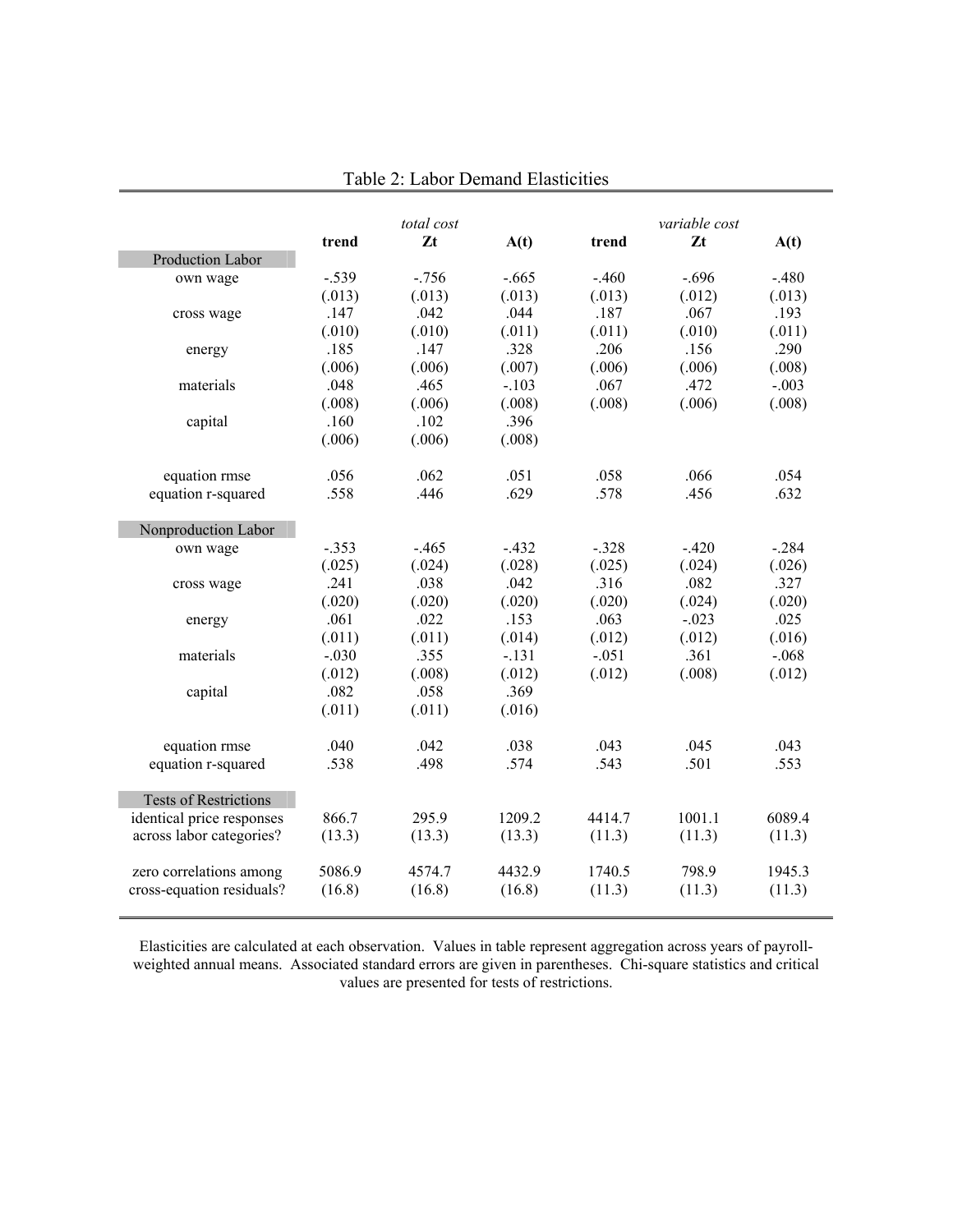|                                                |          | total cost |          |          | variable cost |          |
|------------------------------------------------|----------|------------|----------|----------|---------------|----------|
|                                                | trend    | Zt         | A(t)     | trend    | $Z_t$         | A(t)     |
| Relative Share (Sp-Sn)                         |          |            |          |          |               |          |
| production wage                                | .034     | .019       | .031     | .042     | .025          | .038     |
|                                                | (.003)   | (.003)     | (.003)   | (.003)   | (.003)        | (.003)   |
| nonproduction wage                             | $-.034$  | $-.041$    | $-.043$  | $-.033$  | $-.044$       | $-.036$  |
|                                                | (.003)   | (.003)     | (.003)   | (.003)   | (.003)        | (.003)   |
| energy                                         | .020     | .017       | .033     | .024     | .023          | .040     |
|                                                | (.001)   | (.001)     | (.002)   | (.002)   | (.002)        | (.002)   |
| materials                                      | $-.032$  | $-.001$    | $-.045$  | $-.033$  | $-.004$       | $-.042$  |
|                                                | (.001)   | (.001)     | (.002)   | (.002)   | (.001)        | (.002)   |
| capital (Pk)                                   | .012     | .006       | .024     |          |               |          |
|                                                | (.001)   | (.001)     | (.002)   |          |               |          |
| capital $(K)$                                  |          |            |          | .018     | .016          | .022     |
|                                                |          |            |          | (.001)   | (.001)        | (.001)   |
| output                                         | .021     | $-.009$    | .035     | .005     | $-0.022$      | .010     |
|                                                | (.001)   | (.001)     | (.002)   | (.002)   | (.002)        | (.002)   |
|                                                |          |            |          |          |               |          |
| <b>Technical Change</b>                        |          |            |          |          |               |          |
| production share                               | $-.0067$ | $-.0010$   | $-.0067$ | $-.0071$ | $-.0010$      | $-.0063$ |
|                                                | (.0001)  | (.0000)    | (.0001)  | (.0001)  | (.0000)       | (.0001)  |
| nonproduction share                            | $-.0028$ | $-.0003$   | $-.0028$ | $-.0031$ | $-.0003$      | $-.0027$ |
|                                                | (.0001)  | (.0000)    | (.0001)  | (.0001)  | (.0000)       | (.0001)  |
| skill-biased ( $\gamma_{pt}$ - $\gamma_{nt}$ ) | $-.0039$ | $-.0007$   | $-.0038$ | $-.0040$ | $-.0007$      | $-.0036$ |
|                                                | (.0001)  | (.0000)    | (.0001)  | (.0001)  | (.0000)       | (.0001)  |
|                                                |          |            |          |          |               |          |
| <b>Tests of Restrictions</b>                   |          |            |          |          |               |          |
| homothetic response                            | 8145.9   | 3791.1     | 10014.9  | 3007.7   | 322.7         | 4308.8   |
| to output?                                     | (13.3)   | (13.3)     | (13.3)   | (11.3)   | (11.3)        | (11.3)   |
|                                                |          |            |          |          |               |          |
| hicks-neutral                                  | 9055.1   | 2332.1     | 14268.0  | 10679.8  | 2605.8        | 13759.5  |
| technical change?                              | (13.3)   | (13.3)     | (190.9)  | (11.3)   | (11.3)        | (148.6)  |
|                                                |          |            |          |          |               |          |
| skill-neutral                                  | 1547.1   | 779.8      | 2085.2   | 1448.6   | 838.6         | 1833.7   |
| technical change?                              | (6.6)    | (6.6)      | (59.9)   | (6.6)    | (6.6)         | (59.9)   |
|                                                |          |            |          |          |               |          |

Table 3: Relative Share Estimates

Relative share estimates given in the table are cross-equation linear combinations of estimated parameters. Values for technical change represent average annual share changes based on full sample estimates. Chi-square statistics and critical values are presented for tests of restrictions.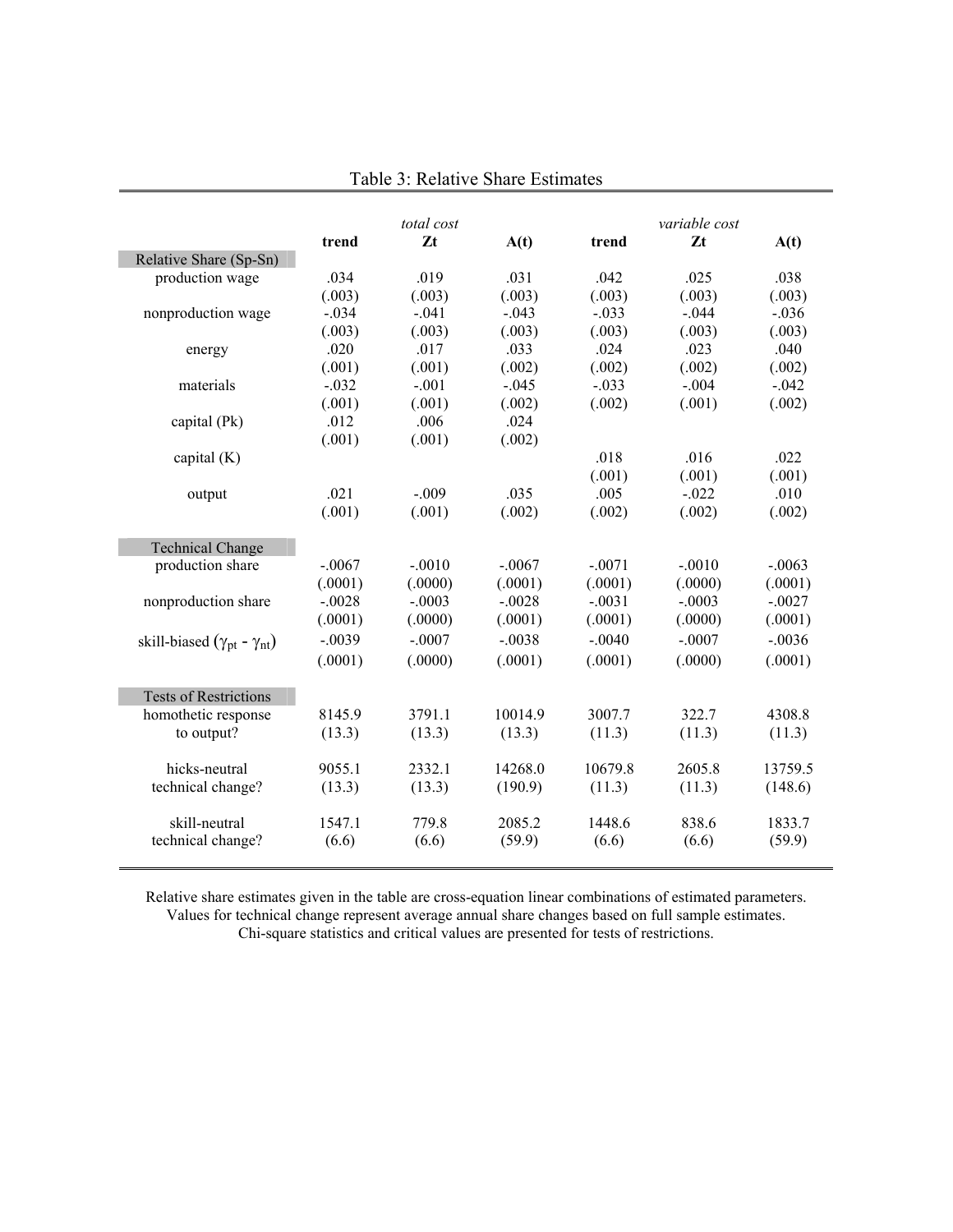

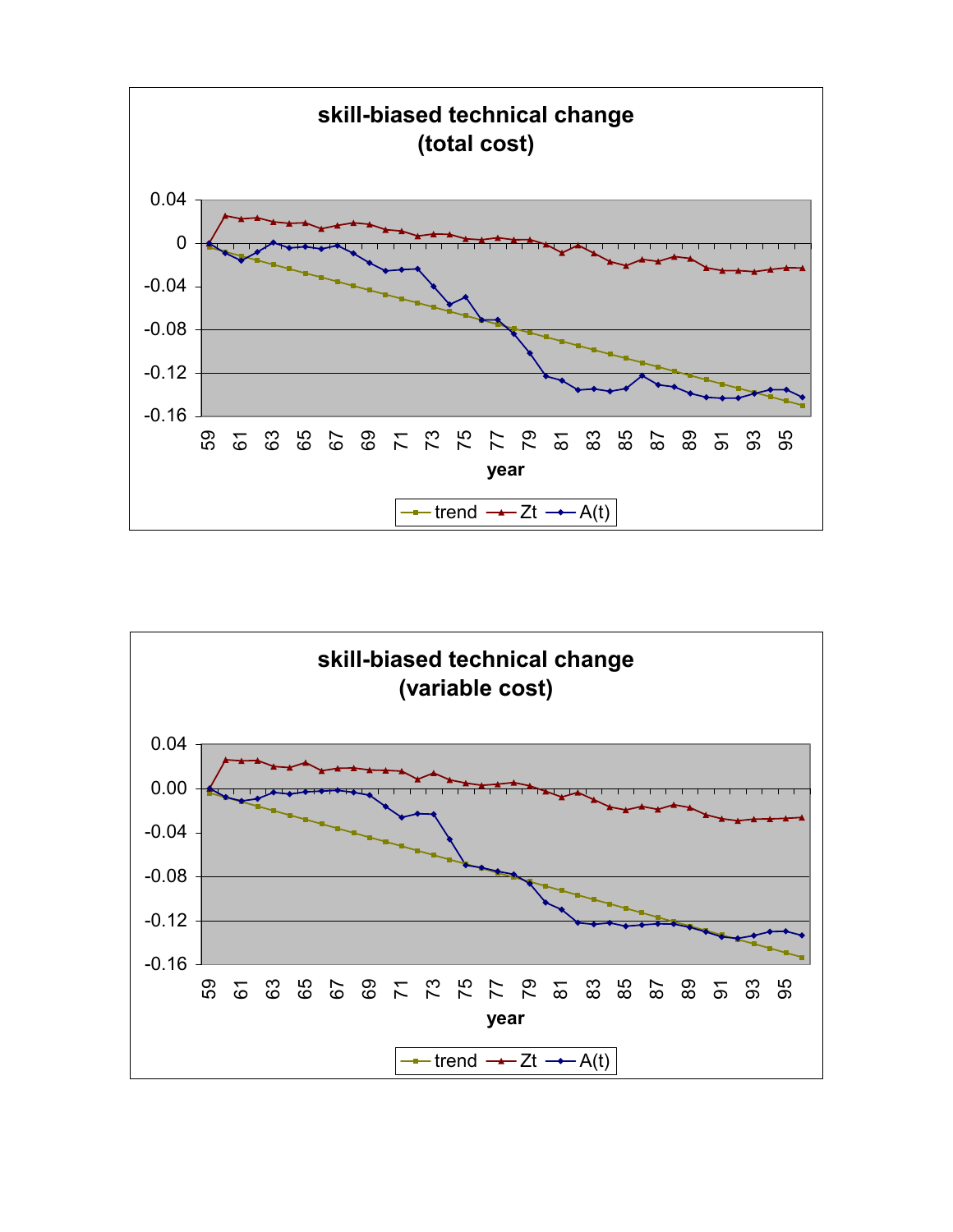|           | <b>SBTC</b> | <b>Standard Error</b> | $\boldsymbol{Z}$ | probability |
|-----------|-------------|-----------------------|------------------|-------------|
| 1959-1963 | .001        | (.004)                | 0.16             | .874        |
| 1963-1969 | $-.019$     | (.005)                | $-4.18$          | .000        |
| 1969-1973 | $-.022$     | (.004)                | $-4.94$          | .000        |
| 1973-1979 | $-.062$     | (.005)                | $-13.48$         | .000        |
| 1979-1983 | $-.033$     | (.004)                | $-7.46$          | .000        |
| 1983-1989 | $-.004$     | (.004)                | $-0.95$          | .341        |
| 1989-1993 | $-.000$     | (.004)                | $-0.04$          | .969        |
| 1993-1996 | $-.004$     | (.004)                | $-0.80$          | .423        |
|           |             |                       |                  |             |

Table 4: Skill-Biased Technical Change (selected years)

Point-to-point estimates for skill-biased technical change.

Estimates represent cross-equation linear combinations from total cost - general index specification.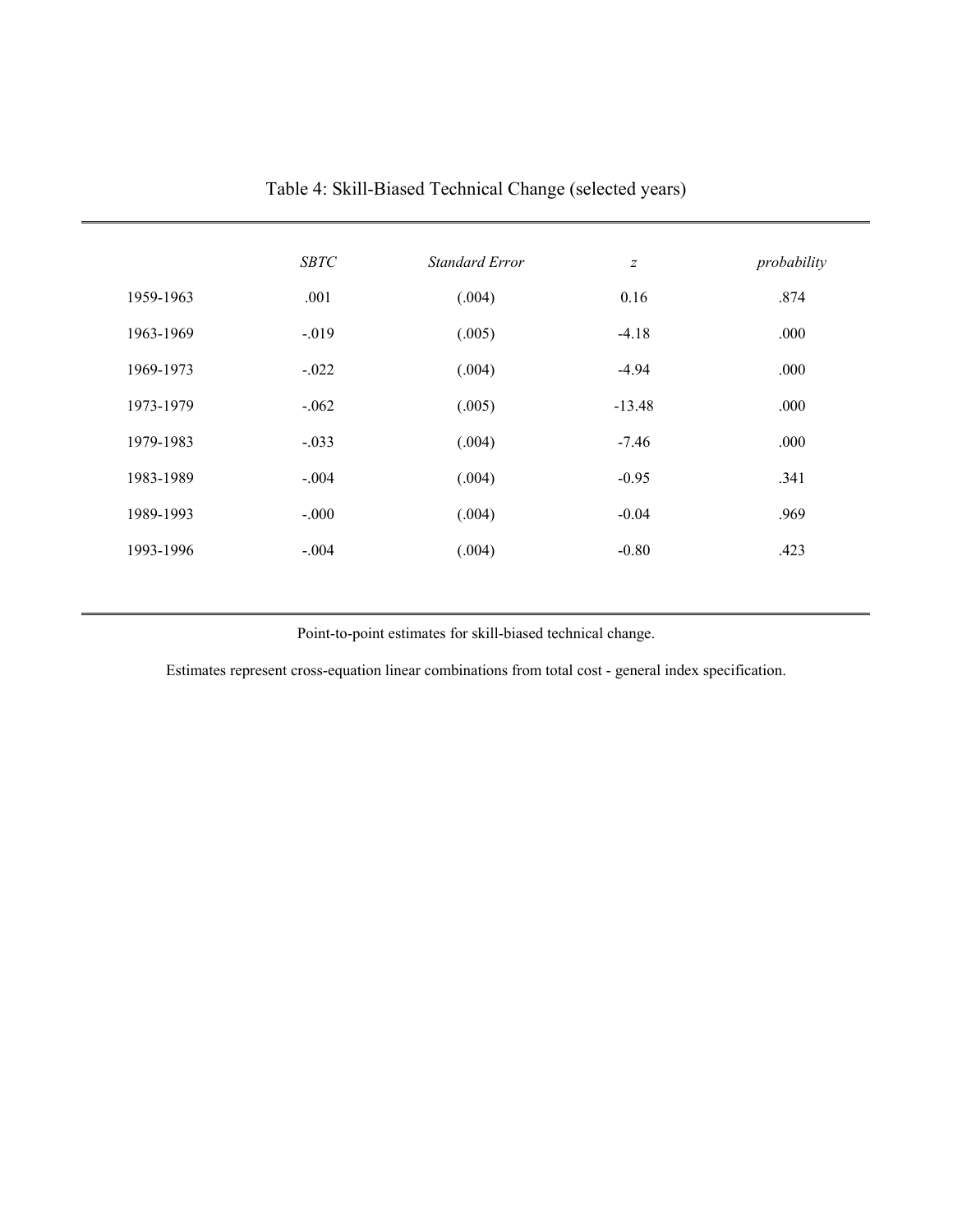| mean     | minimum  | maximum  | payroll weight                |
|----------|----------|----------|-------------------------------|
| $-.0041$ | $-.0108$ | $-.0012$ | 12.1%                         |
| $-.0054$ | $-.0086$ | $-.0028$ | 6.8%                          |
| $-.0041$ | $-.0086$ | $-.0013$ | 8.3%                          |
| $-.0039$ | $-.0096$ | $-.0014$ | 8.2%                          |
| $-.0039$ | $-.0081$ | $+.0008$ | 7.5%                          |
| $-.0053$ | $-.0105$ | $+.0002$ | 5.3%                          |
| $-.0036$ | $-.0067$ | $-.0022$ | 6.7%                          |
| $-.0025$ | $-.0047$ | $+.0012$ | 7.9%                          |
| $-.0033$ | $-.0070$ | $-.0012$ | 5.8%                          |
| $-.0031$ | $-.0048$ | $-.0021$ | 5.5%                          |
| $-.0040$ | $-.0065$ | $-.0012$ | 3.9%                          |
| $-.0048$ | $-.0081$ | $-.0009$ | $3.0\%$                       |
| $-.0032$ | $-.0063$ | $-.0019$ | 3.8%                          |
| $-.0033$ | $-.0074$ | $-.0024$ | 3.6%                          |
| $-.0039$ | $-.0055$ | $-.0016$ | 2.8%                          |
| $-.0035$ | $-.0047$ | $-.0023$ | 3.1%                          |
| $-.0044$ | $-.0072$ | $-.0018$ | 1.8%                          |
| $-.0038$ | $-.0048$ | $-.0026$ | 1.9%                          |
| $-.0047$ | $-.0068$ | $-.0023$ | 0.8%                          |
| $-.0029$ | $-.0036$ | $-.0021$ | 1.0%                          |
| $-.0042$ | $-.0074$ | $-.0028$ | 0.3%                          |
| $-.0039$ | $-.0108$ | $+.0012$ | 100.0%                        |
|          |          |          | range over 4-digit industries |

Table 5: Skill-Biased Technical Change by Industry

Skill-biased technical change (annual average) by industry derived from total cost - general index specification.

Industries ordered by relative contribution to manufacturing payroll-weighted average.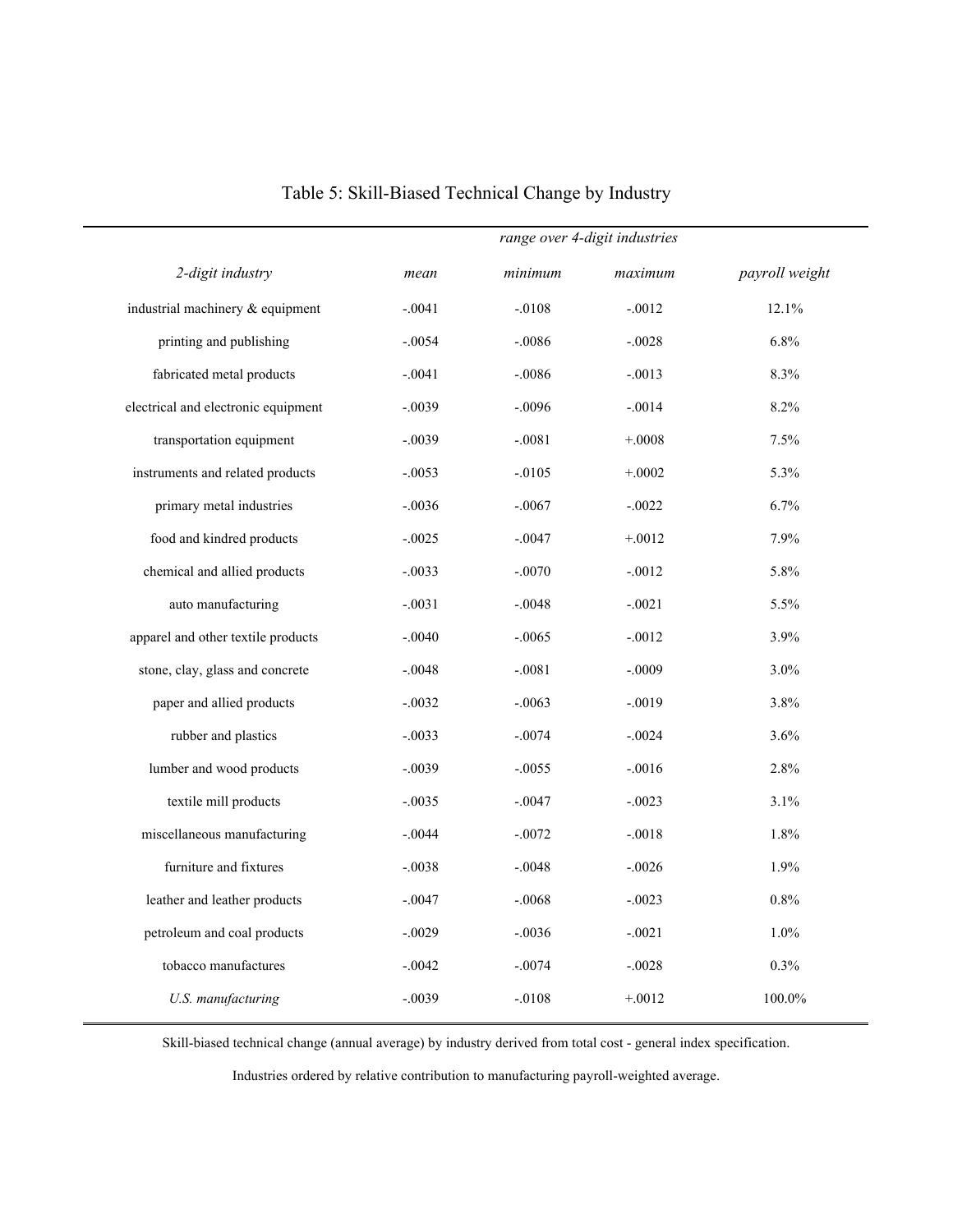|                                   | Production     | Nonproduction | Relative LD     |  |
|-----------------------------------|----------------|---------------|-----------------|--|
| personal computer & network       | $-1.838(.403)$ | $-.744(.248)$ | $-1.095(.265)$  |  |
| mainframe & equipment             | .100(.175)     | .228(.108)    | $-.128(.115)$   |  |
| software                          | $-.230(.198)$  | .215(.122)    | $-.445(.130)$   |  |
|                                   |                |               |                 |  |
| communications equipment          | $-179(0.115)$  | .421(.071)    | $-.600(.076)$   |  |
| office equipment                  | .262(.099)     | .625(.061)    | $-.363(.065)$   |  |
| instruments                       | $-1.258(.082)$ | $-.236(.051)$ | $-1.023(0.054)$ |  |
|                                   |                |               |                 |  |
| age of machinery                  | $-.008(.002)$  | $-.009(.001)$ | .001(.001)      |  |
| industrial equipment & structures | .002(.037)     | .106(.023)    | $-.104(.024)$   |  |
| business service outsourcing      | $-.215(.050)$  | $-.132(.031)$ | $-.083(.033)$   |  |
|                                   |                |               |                 |  |
| constant                          | .060(.035)     | $-.053(.021)$ | .113(.023)      |  |
|                                   |                |               |                 |  |
| equation rmse                     | .068           | .042          |                 |  |
| equation r-squared                | .577           | .380          |                 |  |
|                                   |                |               |                 |  |

## Table 6: Proposed Sources of Skill-Biased Technical Change

Dependent variable  $A_{\rm ist}$  derived from total cost - general index specification.

OLS estimates (based on 798 observations) with standard errors in parentheses.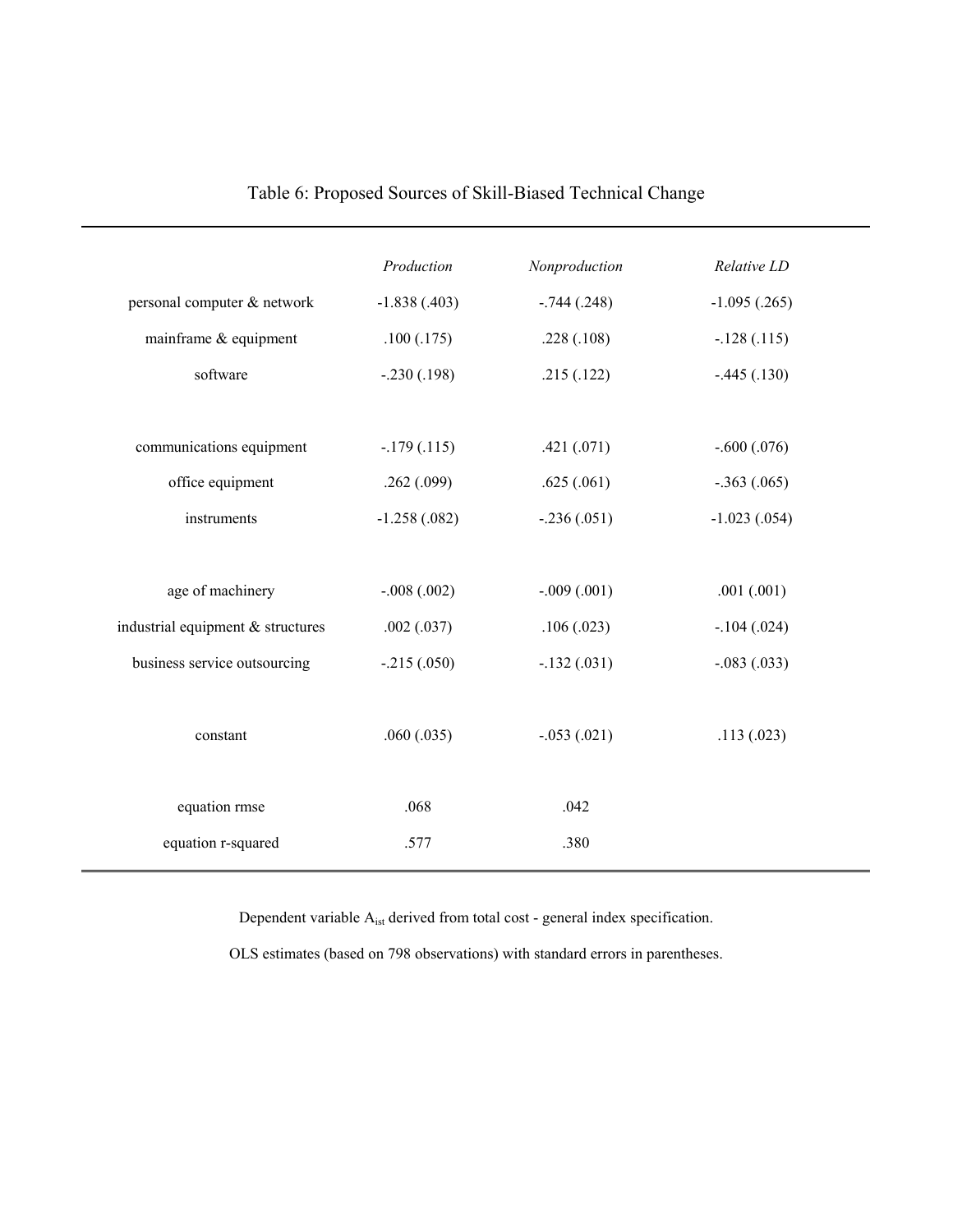## Table 7: Decomposition of Relative Share Changes

|                                 | 1973-1979 | 1979-1983 | 1983-1989 |
|---------------------------------|-----------|-----------|-----------|
| <b>Change in Relative Share</b> | $-.022$   | $-.028$   | $-.013$   |
| output responses                | $+.004$   | $-.003$   | $+.007$   |
| price-induced                   | $+.038$   | $+.020$   | $-.013$   |
| technical change $(A_t)$        | $-.062$   | $-.033$   | $-.004$   |
| unexplained                     | $-.002$   | $-.012$   | $-.003$   |
|                                 |           |           |           |
| <b>Technical Change (Aist)</b>  | $-.065$   | $-.037$   | $-.005$   |
| personal computer               | .000      | $-0.012$  | $-.013$   |
| mainframe                       | $-.001$   | $-.001$   | $-.000$   |
| software                        | $-.001$   | $-.005$   | $-.013$   |
| communications                  | $-.007$   | $-.007$   | $-.000$   |
| office equipment                | $-.003$   | $-.002$   | $+.004$   |
| instruments                     | $-.017$   | $-.008$   | $-.004$   |
| age of machinery                | .000      | .000      | .000      |
| industrial equipment            | $+.004$   | $+.006$   | $+.003$   |
| outsourcing                     | $-.001$   | $-.000$   | $-.001$   |
| unexplained                     | $-.041$   | $-.009$   | $+.019$   |

Marginal changes evaluated for each industry based on total cost specification estimates.

Annual results represent payroll-weighted aggregation of industry-level results.